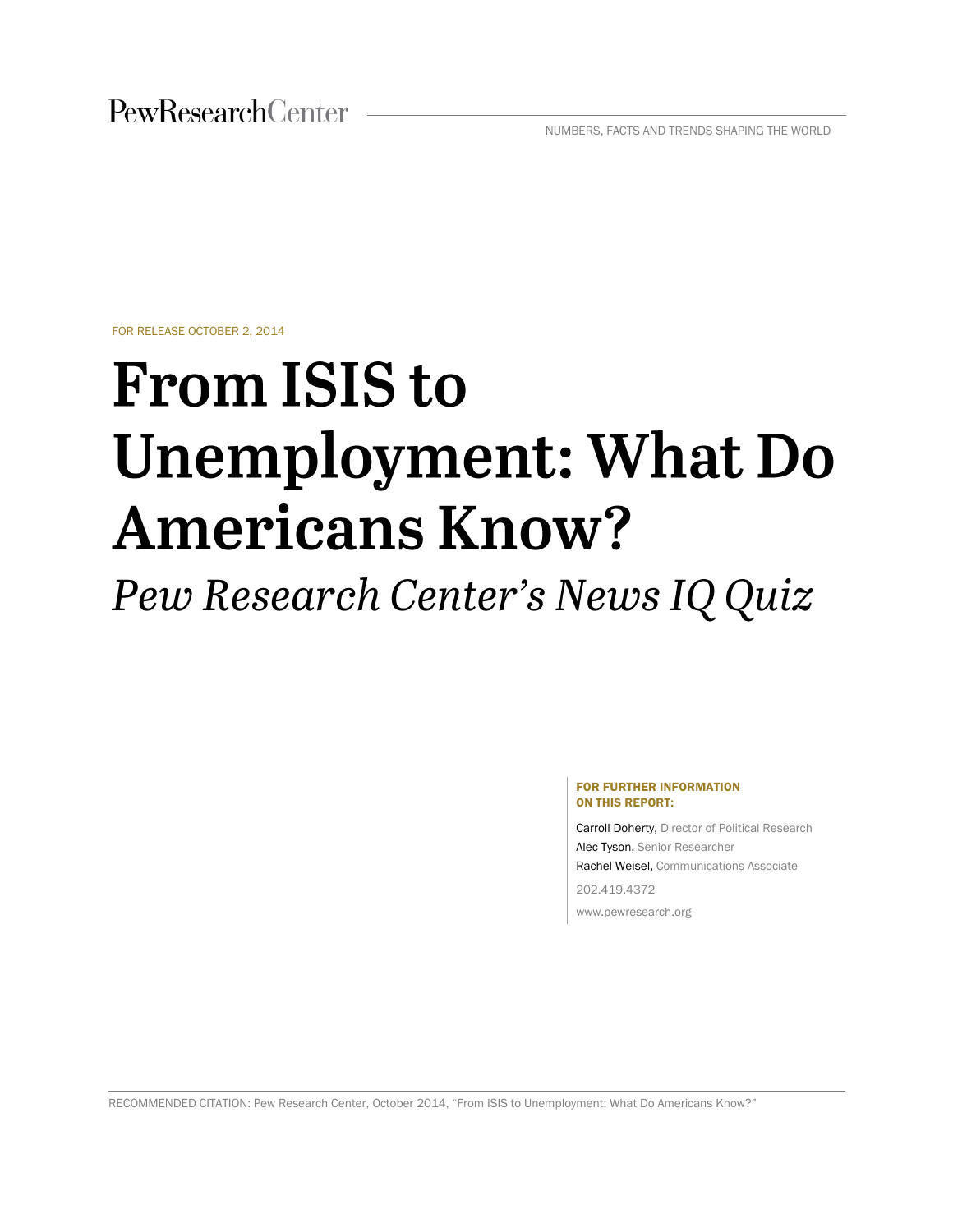## **From ISIS to Unemployment: What Do Americans Know?**

## Pew Research Center's News IQ Quiz

The latest Pew Research Center News IQ quiz measures the public's awareness of key facts in the news: from questions about conflicts around the world to the current minimum wage and the chair of the Federal Reserve. (Before reading this report, take the quiz yourself by clicking [here.](http://www.pewresearch.org/quiz/the-news-iq-quiz/))

The survey finds that a large majority (73%) is able to correctly identify the federal minimum wage of \$7.25 an hour (from a list of other amounts ranging from \$5.25 to \$12.50).

In addition, amid ongoing U.S.-led airstrikes against Islamic militants in the Middle East, 67% can identify Syria as one of the countries in which the militant group known as ISIS currently controls territory (from a list that included Pakistan, Kuwait and Egypt). And 60% know that Ukraine was once part of the Soviet Union; the other choices were Czechoslovakia, Yugoslavia and Scandinavia.

#### The Public's News IQ

*% answering each question correctly*



Survey conducted Sept. 25-28, 2014.

PEW RESEARCH CENTER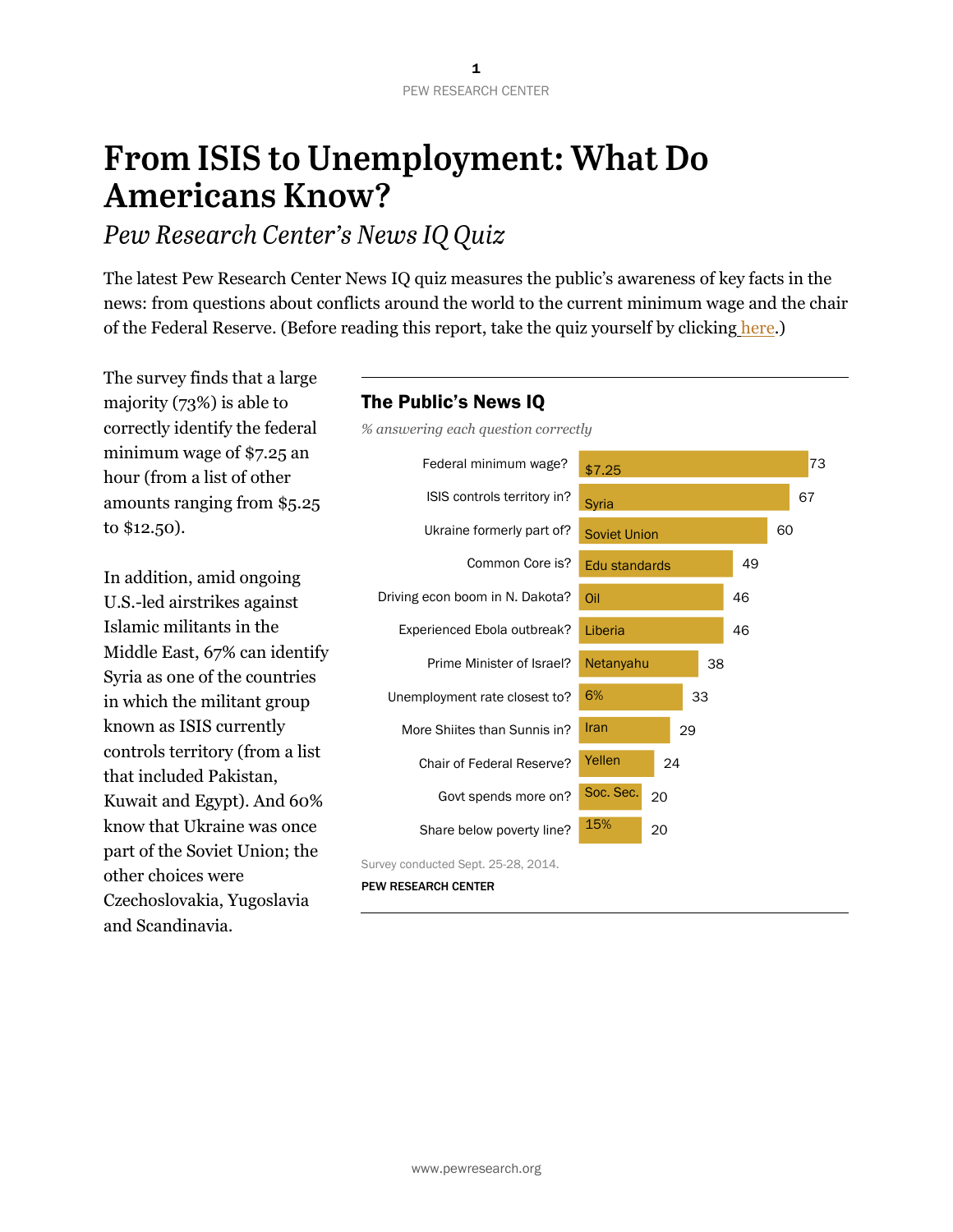Other questions prove more challenging. About half (49%) know that the term "Common Core" refers to school curriculum standards. Relatively few choose the other options, which include "the military's code of conduct," "abdominal exercises" and "a newly developed microprocessor," but 37% volunteer that they don't know the answer.

As the death toll from the Ebola crisis rises, 46% are able to identify Liberia from among four African countries as the one that has experienced a major outbreak of the disease. The survey was conducted before a man who had recently arrived in the U.S. from Liberia was diagnosed with Ebola. When it comes to the domestic economy, even fewer (33%) know the unemployment rate is currently closest to 6%; many estimate it higher – 45% say either it is 9% or 12%.

And, as in past News IQ quizzes, questions requiring name recall prove difficult. Just 38% could identify Benjamin Netanyahu as the current prime minister of Israel, while even fewer (24%) named Janet Yellen as the current chair of the Federal Reserve Board (17% say it is Alan Greenspan, who stepped down as Fed chair in 2006).

On nine of the 12 questions included in the survey, only about half or fewer get the answer correct. The average number of correct answers given is five. The news quiz survey was conducted September 25-28 among 1,002 adults. [\(Full question wording.\)](http://www.people-press.org/files/2014/09/Knowledge-topline-for-release.pdf)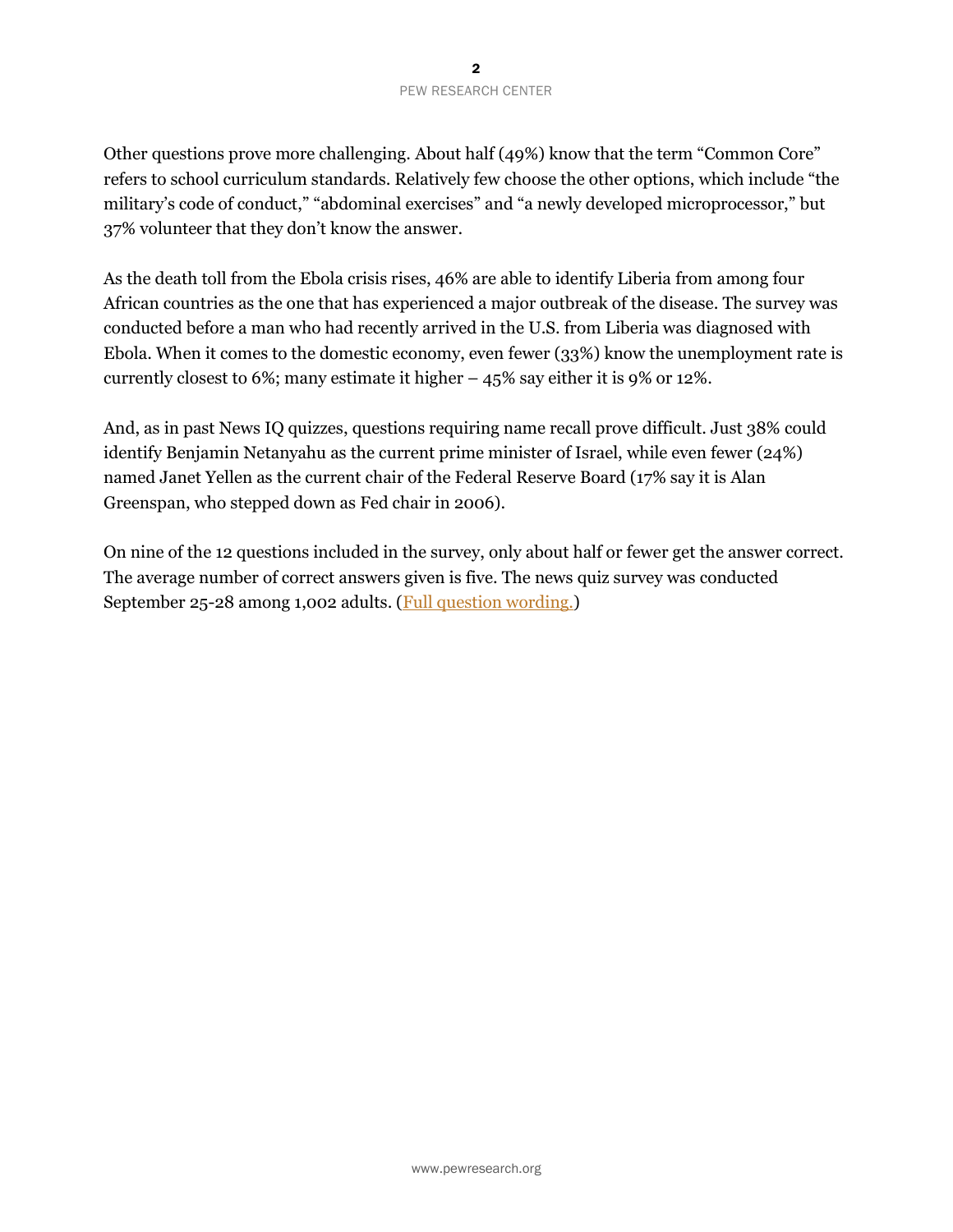## Age Differences in News Knowledge

Older adults generally demonstrate higher levels of news knowledge than younger Americans, and

there are age divides across several of the questions asked on the survey.

#### Young People More Likely to Know Minimum Wage

However, young adults are more familiar with the federal minimum wage (\$7.25 an hour) than are adults 30 and older: 82% of those under 30 can select the correct minimum wage compared with smaller majorities of older adults.

But young people are less likely to identify the industry that has propelled North Dakota's economic boom. And just 19% of those under 30 can correctly identify Benjamin

|                                          | 18-29 | 30-49 | 50-64 | $65+$ |
|------------------------------------------|-------|-------|-------|-------|
| % who answered each correctly            | %     | %     | %     | %     |
| Federal minimum wage? (\$7.25)           | 82    | 72    | 74    | 63    |
| ISIS controls territory in? (Syria)      | 58    | 66    | 74    | 66    |
| Ukraine formerly part of? (Soviet Union) | 49    | 62    | 63    | 62    |
| Common Core is? (Education standards)    | 37    | 51    | 56    | 43    |
| Driving econ boom in N. Dakota? (Oil)    | 30    | 41    | 55    | 55    |
| Experienced Ebola outbreak? (Liberia)    | 40    | 45    | 51    | 47    |
| Prime Minister of Israel? (Netanyahu)    | 19    | 35    | 44    | 48    |
| Unemployment rate closest to? (6%)       | 31    | 29    | 33    | 37    |
| More Shiites than Sunnis in? (Iran)      | 29    | 27    | 32    | 27    |
| Chair of Federal Reserve? (Yellen)       | 14    | 19    | 29    | 33    |
| Govt spends more on? (Social Security)   | 20    | 24    | 18    | 18    |
| Share below poverty line? (15%)          | 28    | 18    | 18    | 21    |
| Average number correct overall           | 4.4   | 4.9   | 5.5   | 5.2   |
| Survey conducted Sept. 25-28, 2014.      |       |       |       |       |
| <b>PEW RESEARCH CENTER</b>               |       |       |       |       |

Netanyahu as the current Prime Minister of Israel, compared with 48% of those 65 and older.

Notably, the question about the Common Core is difficult for young and old alike: 37% of those under 30 and 43% of those 65 and older know that it is a set of school curriculum standards for language and math. That compares with 51% of those 30 to 49 and 56% of those 50 to 64.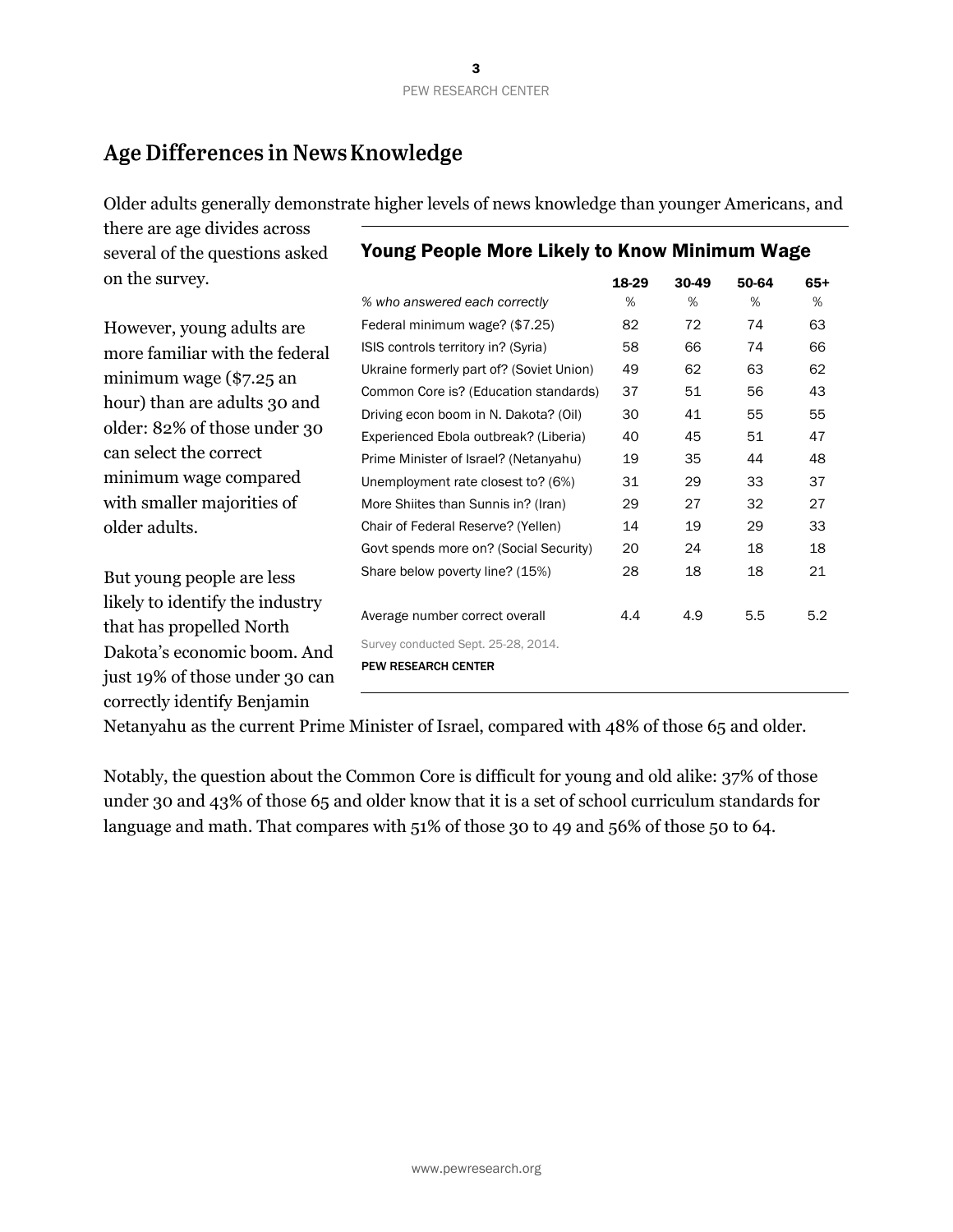### **Educational Differences**

College graduates perform better than those with less education on the News IQ quiz. Those with

a college degree get an average of 6.8 questions correct. By comparison, those with some college experience average 5.3 correct answers and those with no more than a high school diploma average 3.7 correct answers.

The education divide is particularly wide on the question about Common Core. Nearly three-quarters of college graduates (73%) know that Common Core is a set of school curriculum standards; just 54% of those with some college experience and 28% of those with no college experience can correctly identify the term.

|                                          | HS or<br>less | <b>Some</b><br>college | <b>College</b><br>grad+ | College-<br>НS<br>diff |
|------------------------------------------|---------------|------------------------|-------------------------|------------------------|
| % who answered each correctly            | %             | %                      | %                       |                        |
| Common Core is? (Education standards)    | 28            | 54                     | 73                      | $+45$                  |
| Ukraine formerly part of? (Soviet Union) | 39            | 69                     | 83                      | $+44$                  |
| Prime Minister of Israel? (Netanyahu)    | 23            | 39                     | 59                      | $+36$                  |
| Chair of Federal Reserve? (Yellen)       | 12            | 21                     | 45                      | $+33$                  |
| Experienced Ebola outbreak? (Liberia)    | 34            | 47                     | 64                      | $+30$                  |
| ISIS controls territory in? (Syria)      | 53            | 73                     | 81                      | $+28$                  |
| Driving econ boom in N. Dakota? (Oil)    | 35            | 48                     | 61                      | $+26$                  |
| More Shiites than Sunnis in? (Iran)      | 20            | 29                     | 40                      | $+20$                  |
| Share below poverty line? (15%)          | 14            | 21                     | 30                      | $+16$                  |
| Unemployment rate closest to? (6%)       | 26            | 36                     | 39                      | $+13$                  |
| Federal minimum wage? (\$7.25)           | 68            | 74                     | 78                      | $+10$                  |
| Govt spends more on? (Social Security)   | 19            | 17                     | 26                      | $+7$                   |
|                                          |               |                        |                         |                        |
| Average number correct overall           | 3.7           | 5.3                    | 6.8                     | $+3.1$                 |
| Survey conducted Sept. 25-28, 2014.      |               |                        |                         |                        |
| <b>PEW RESEARCH CENTER</b>               |               |                        |                         |                        |
|                                          |               |                        |                         |                        |

#### College Graduates Far More Aware of Common Core

Respondents across all education levels struggle to identify Social Security as the activity the government currently spends more money on (transportation, foreign aid and interest on the national debt were the three distractor items): just 26% of college graduates know this fact, compared with 17% of those with some college experience and 19% of those with no more than a high school diploma.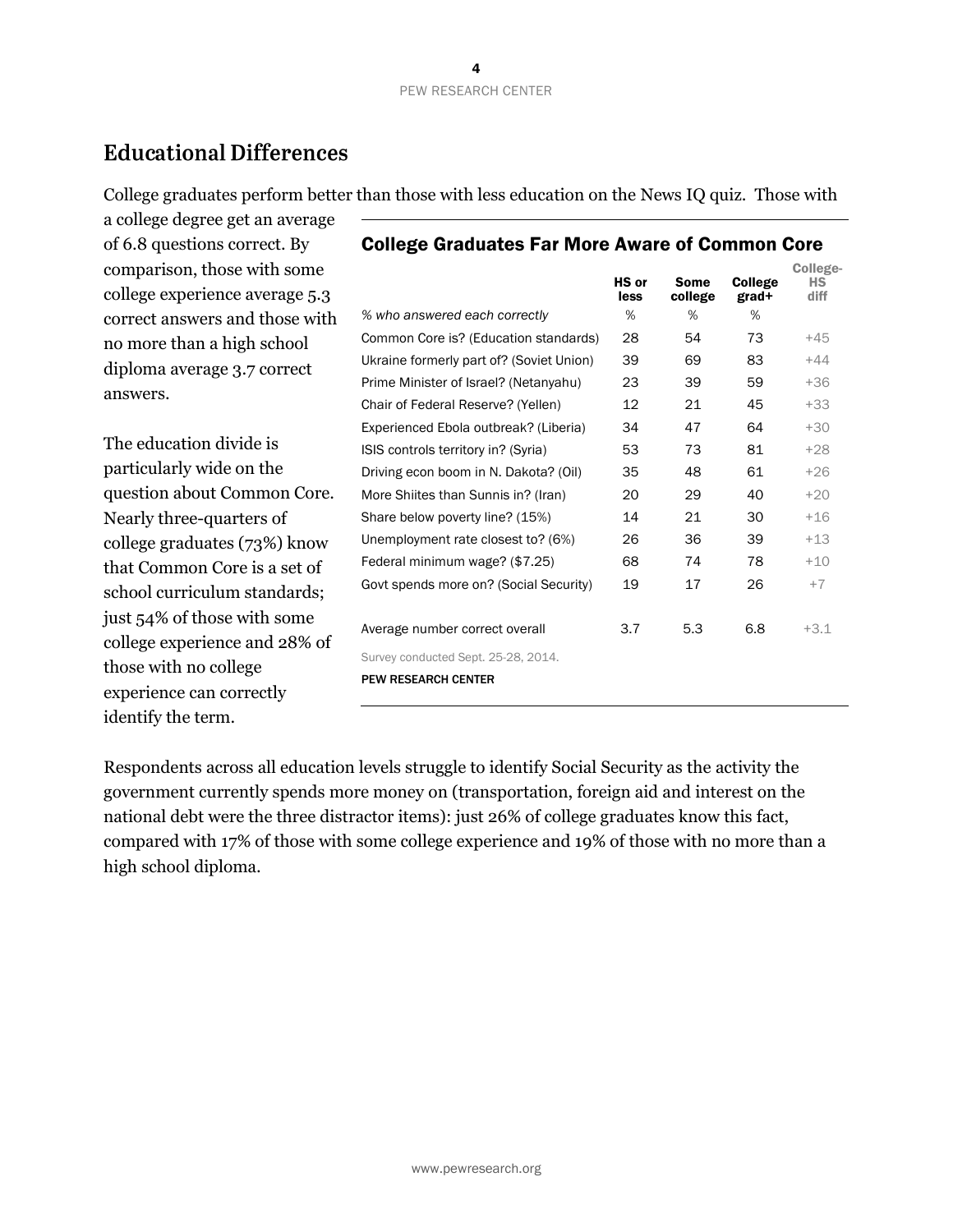R-D diff

## Partisan Differences in Knowledge

hardly any differences in news

Differences in news knowledge across partisan groups are relatively modest, though Republicans tend to do somewhat better than Democrats overall. Republicans are 16 points more likely than Democrats to answer the Common Core question correctly (58% vs. 42%). And 57% of Republicans identify the oil industry as a primary driver of growth in North Dakota, compared with 42% of Democrats. On other issues, such as the unemployment rate, there are Modest Partisan Differences in News Knowledge Rep Dem Ind *% who answered each correctly* % % % Common Core is? (Education standards) 58 42 55 +16 Driving econ boom in N. Dakota? (Oil)  $57$  42 49  $+15$ More Shiites than Sunnis in? (Iran) 38 28 29 +10 Prime Minister of Israel? (Netanyahu) 46 37 38 +9 ISIS controls territory in? (Syria)  $72$  66 70 +6 Ukraine formerly part of? (Soviet Union) 68 62 61 +6 Unemployment rate closest to?  $(6%)$  38 34 33  $+4$ Govt spends more on? (Social Security)  $23$  20 18  $+3$ Federal minimum wage? (\$7.25) 75 74 73  $+1$ Chair of Federal Reserve? (Yellen)  $27$  26  $24$   $+1$ Share below poverty line? (15%) 20 22 22 -2 Experienced Ebola outbreak? (Liberia) 46 51 48 -5 Average number correct overall  $5.7$   $5.0$   $5.2$   $+7$ Survey conducted Sept. 25-28, 2014. PEW RESEARCH CENTER

knowledge between Republicans and Democrats. Just 38% of Republicans and 34% of Democrats know that the unemployment rate is currently closest to 6%. Many Americans overestimate the current unemployment rate: 27% say it is closest to 9%, while an additional 18% think the rate is closest to 12%.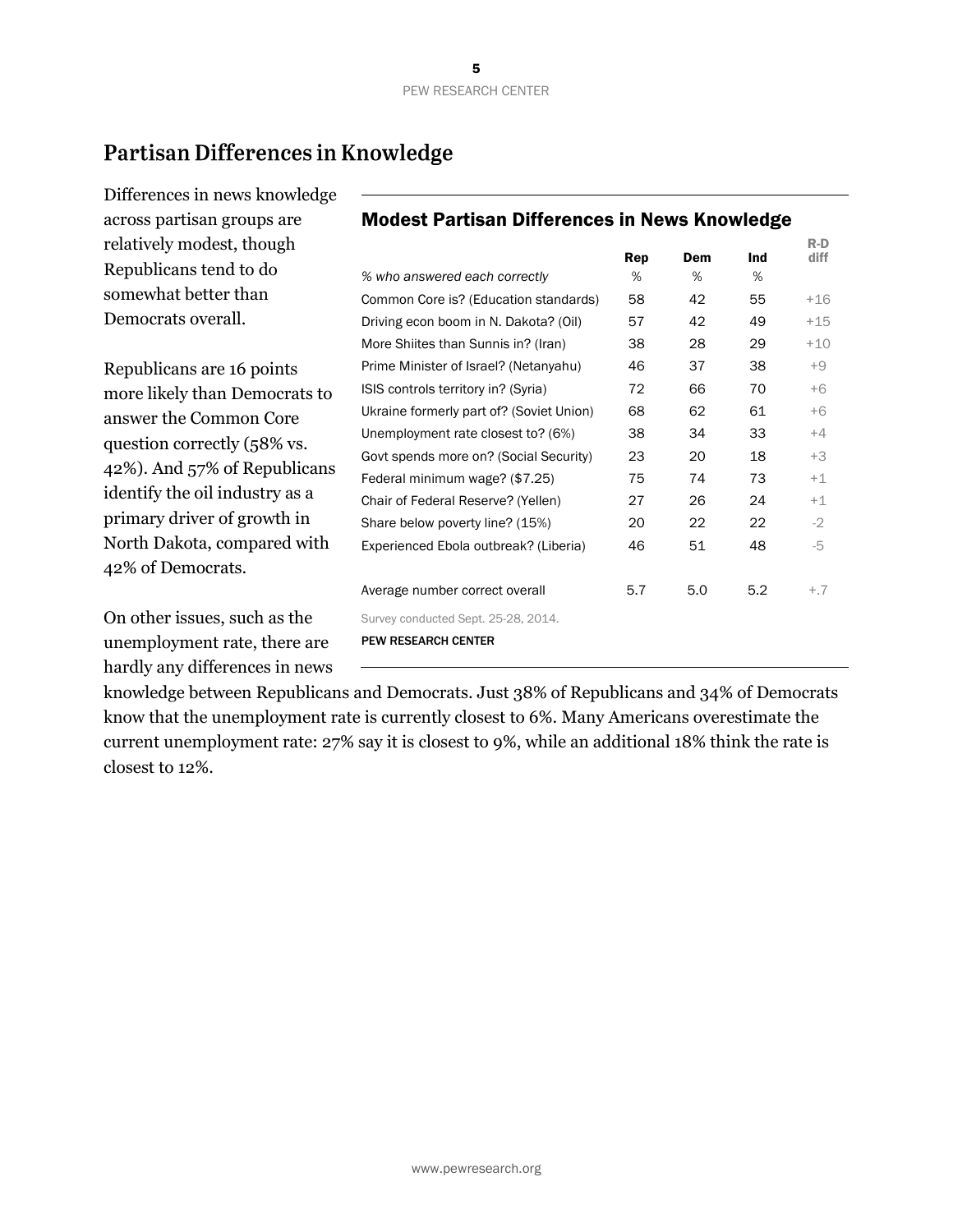## About the Survey

The analysis in this report is based on telephone interviews conducted September 25-28, 2014 among a national sample of 1,002 adults, 18 years of age or older, living in the continental United States (501 respondents were interviewed on a landline telephone, and 501 were interviewed on a cell phone, including 289 who had no landline telephone). The survey was conducted by interviewers at Princeton Data Source and MKTG under the direction of Princeton Survey Research Associates International. A combination of landline and cell phone random digit dial samples were used; both samples were provided by Survey Sampling International. Interviews were conducted in English and Spanish. Respondents in the landline sample were selected by randomly asking for the youngest adult male or female who is now at home. Interviews in the cell sample were conducted with the person who answered the phone, if that person was an adult 18 years of age or older. For detailed information about our survey methodology, see [http://people](http://people-press.org/methodology/)[press.org/methodology/](http://people-press.org/methodology/)

The combined landline and cell phone sample are weighted using an iterative technique that matches gender, age, education, race, Hispanic origin and region to parameters from the 2012 Census Bureau's American Community Survey and population density to parameters from the Decennial Census. The sample also is weighted to match current patterns of telephone status (landline only, cell phone only, or both landline and cell phone), based on extrapolations from the 2013 National Health Interview Survey. The weighting procedure also accounts for the fact that respondents with both landline and cell phones have a greater probability of being included in the combined sample and adjusts for household size among respondents with a landline phone. Sampling errors and statistical tests of significance take into account the effect of weighting.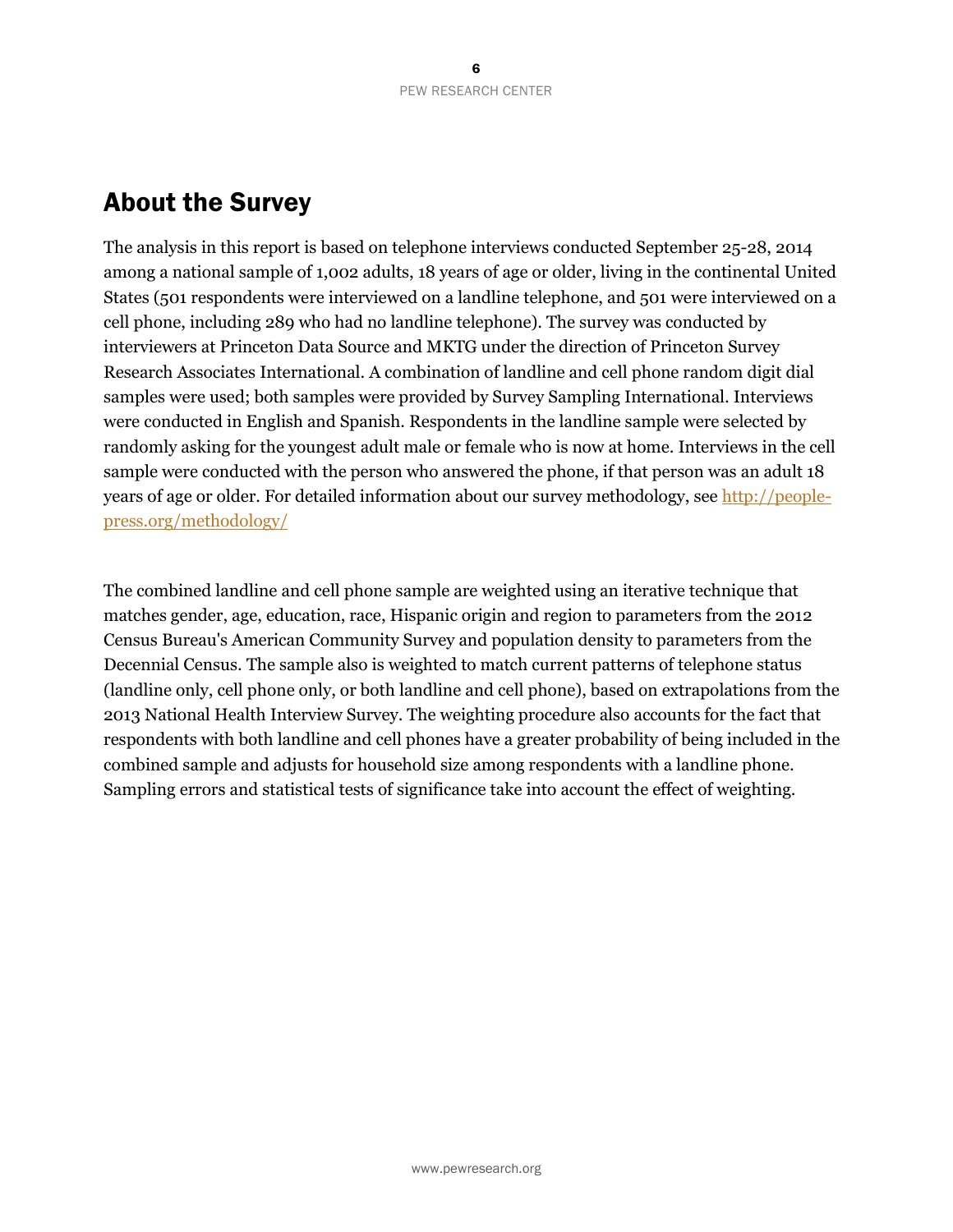|                          | <b>Unweighted</b> |                       |
|--------------------------|-------------------|-----------------------|
| Group                    | sample size       | Plus or minus         |
| Total sample             | 1,002             | 3.6 percentage points |
| Republican               | 225               | 7.7 percentage points |
| Democrat                 | 318               | 6.5 percentage points |
| Independent              | 327               | 6.4 percentage points |
|                          |                   |                       |
| 18-29                    | 151               | 9.4 percentage points |
| 30-49                    | 220               | 7.8 percentage points |
| 50-64                    | 272               | 7.0 percentage points |
| $65+$                    | 310               | 6.5 percentage points |
|                          |                   |                       |
| College graduate or more | 383               | 5.9 percentage points |
| Some college             | 282               | 6.9 percentage points |
| High school or less      | 325               | 6.4 percentage points |

The following table shows the unweighted sample sizes and the error attributable to sampling that would be expected at the 95% level of confidence for different groups in the survey:

Sample sizes and sampling errors for other subgroups are available upon request.

In addition to sampling error, one should bear in mind that question wording and practical difficulties in conducting surveys can introduce error or bias into the findings of opinion polls.

© Pew Research Center, 2014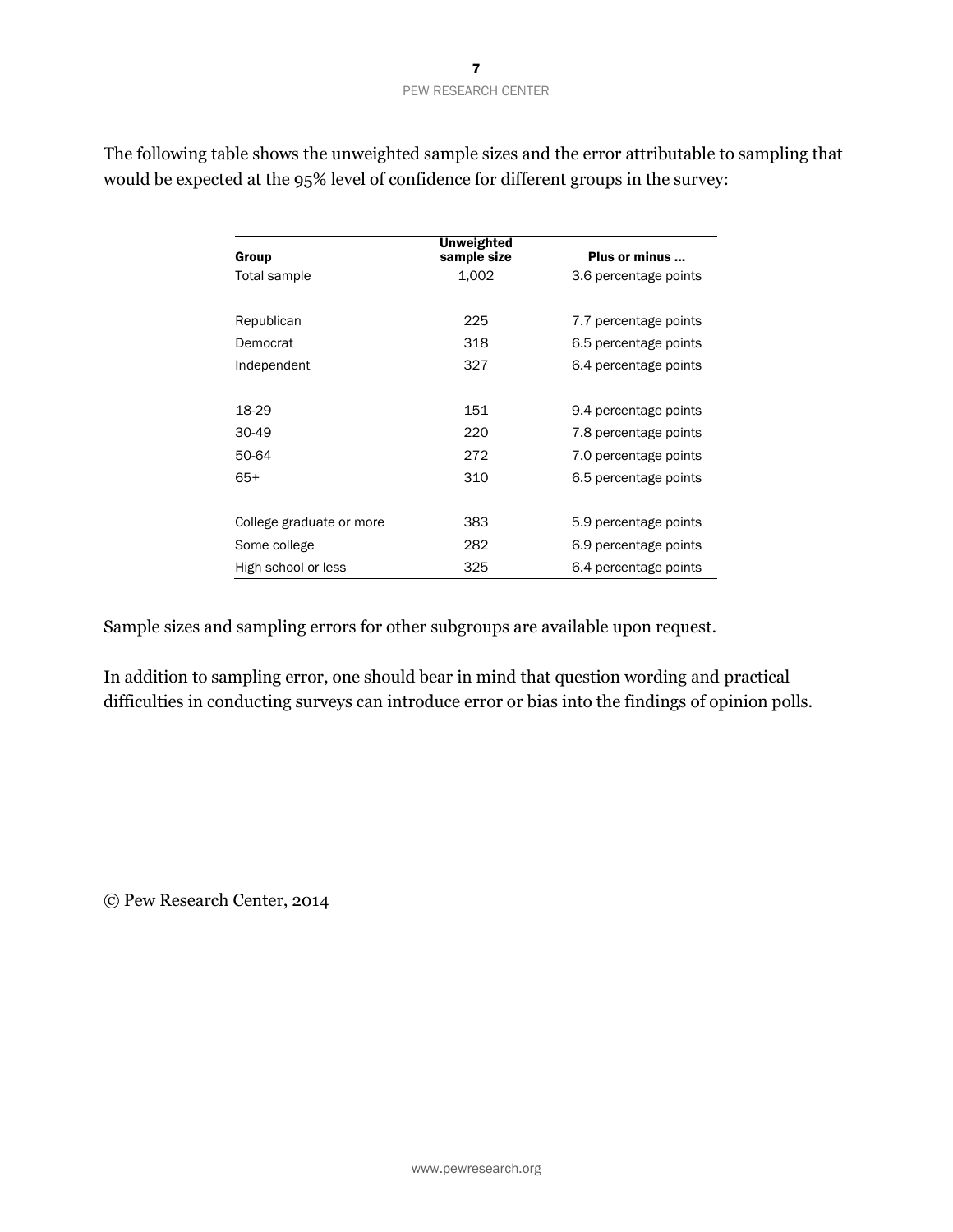#### **PEW RESEARCH CENTER September 25-28, 2014 OMNIBUS FINAL TOPLINE N=1,002**

#### **ASK ALL:**

PEW.1 As I read a list of some stories covered by news organizations this past week, please tell me if you happened to follow each news story very closely, fairly closely, not too closely, or not at all closely. First, **[INSERT ITEM; RANDOMIZE] [IF NECESSARY** "Did you follow **[ITEM]** very closely, fairly closely, not too closely or not at all closely?"**]**

|    |                                                                                      | Very<br>closely | Fairly<br>closely | Not too<br>closely | Not at all<br>closely | (VOL.)<br>DK/Ref |
|----|--------------------------------------------------------------------------------------|-----------------|-------------------|--------------------|-----------------------|------------------|
| а. | U.S. airstrikes against ISIS and other Islamic<br>militant groups in the Middle East |                 |                   |                    |                       |                  |
|    | September 25-28, 2014                                                                | 37              | 32                | 16                 | 14                    | 1                |
|    | <b>TRENDS FOR COMPARISON:</b>                                                        |                 |                   |                    |                       |                  |
|    | September 11-14, 2014: Reports about the                                             |                 |                   |                    |                       |                  |
|    | Islamic militant group in Iraq and Syria,                                            |                 |                   |                    |                       |                  |
|    | known as ISIS                                                                        | 37              | 30                | 16                 | 17                    | $\ast$           |
|    | August 14-17, 2014: U.S. airstrikes against                                          |                 |                   |                    |                       |                  |
|    | an Islamic militant group in Iraq                                                    | 23              | 29                | 21                 | 26                    | 1                |
|    | June 26-29, 2014: Growing violence and                                               |                 |                   |                    |                       |                  |
|    | political instability in Iraq                                                        | 25              | 29                | 18                 | 27                    | 1                |
|    | December 15-18, 2011: The complete                                                   |                 |                   |                    |                       |                  |
|    | withdrawal of U.S. forces from Iraq                                                  | 34              | 32                | 18                 | 14                    | 2                |
|    | October 21-23, 2011: President Obama                                                 |                 |                   |                    |                       |                  |
|    | announcing a complete withdrawal of U.S.                                             |                 |                   |                    |                       |                  |
|    | forces from Iraq by the end of 2011                                                  | 30              | 30                | 19                 | 20                    | 1                |
|    | December 16-19, 2010: The current                                                    |                 |                   |                    |                       | $\ast$           |
|    | situation and events in Iraq                                                         | 19              | 30                | 27                 | 24                    |                  |
|    | September 2-6, 2010: The withdrawal of                                               |                 |                   |                    |                       | $\ast$           |
|    | U.S. combat troops from Iraq<br>August 26-29, 2010: The current situation            | 36              | 37                | 15                 | 11                    |                  |
|    | and events in Iraq                                                                   | 25              | 36                | 24                 | 15                    |                  |
|    | August 19-22, 2010: The withdrawal of                                                |                 |                   |                    |                       | 1                |
|    | U.S. combat troops from Iraq                                                         | 31              | 33                | 19                 | 17                    | 1                |
|    | August 5-8, 2010: The current situation                                              |                 |                   |                    |                       |                  |
|    | and events in Iraq                                                                   | 23              | 35                | 22                 | 18                    | 1                |
|    | May 13-16, 2010                                                                      | 31              | 34                | 21                 | 13                    | 2                |
|    | March 12-15, 2010                                                                    | 22              | 36                | 28                 | 14                    | $\ast$           |
|    | March 5-8, 2010                                                                      | 26              | 34                | 20                 | 20                    | $\ast$           |
|    | January 29-February 1, 2010                                                          | 23              | 33                | 27                 | 17                    | $\ast$           |
|    | January 15-18, 2010                                                                  | 20              | 35                | 28                 | 17                    | $\ast$           |
|    | October 16-19, 2009                                                                  | 23              | 30                | 24                 | 23                    | $\ast$           |
|    | September 11-14, 2009                                                                | 21              | 33                | 30                 | 16                    | $\ast$           |
|    | August 21-24, 2009                                                                   | 25              | 35                | 22                 | 18                    | 1                |
|    | August 14-17, 2009                                                                   | 19              | 38                | 23                 | 18                    | $\ast$           |
|    | July 2-5, 2009: U.S. troops withdrawing                                              |                 |                   |                    |                       |                  |
|    | from Iraqi cities                                                                    | 25              | 34                | 20                 | 21                    | 0                |
|    | April 24-27, 2009: The current situation                                             |                 |                   |                    |                       |                  |
|    | and events in Iraq                                                                   | 21              | 35                | 25                 | 19                    | $\ast$           |
|    | March 20-23, 2009                                                                    | 25              | 37                | 21                 | 17                    | $\ast$           |
|    | February 27-March 2, 2009: Barack                                                    |                 |                   |                    |                       |                  |
|    | Obama's plan to withdraw most U.S. troops                                            |                 |                   |                    |                       |                  |
|    | from Iraq by August 2010                                                             | 40              | 37                | 13                 | 9                     | 1                |
|    | December 12-15, 2008: The current                                                    |                 |                   |                    |                       |                  |
|    | situation and events in Iraq                                                         | 24              | 35                | 25                 | 16                    | $\ast$           |
|    | November 21-24, 2008                                                                 | 32              | 31                | 24                 | 13                    | 0                |
|    | November 14-17, 2008                                                                 | 24              | 33                | 27                 | 16                    | $\ast$           |
|    | October 31-November 3, 2008                                                          | 30              | 35                | 22                 | 12                    | 1                |
|    | October 24-27, 2008                                                                  | 29              | 35                | 25                 | 11                    | $\ast$           |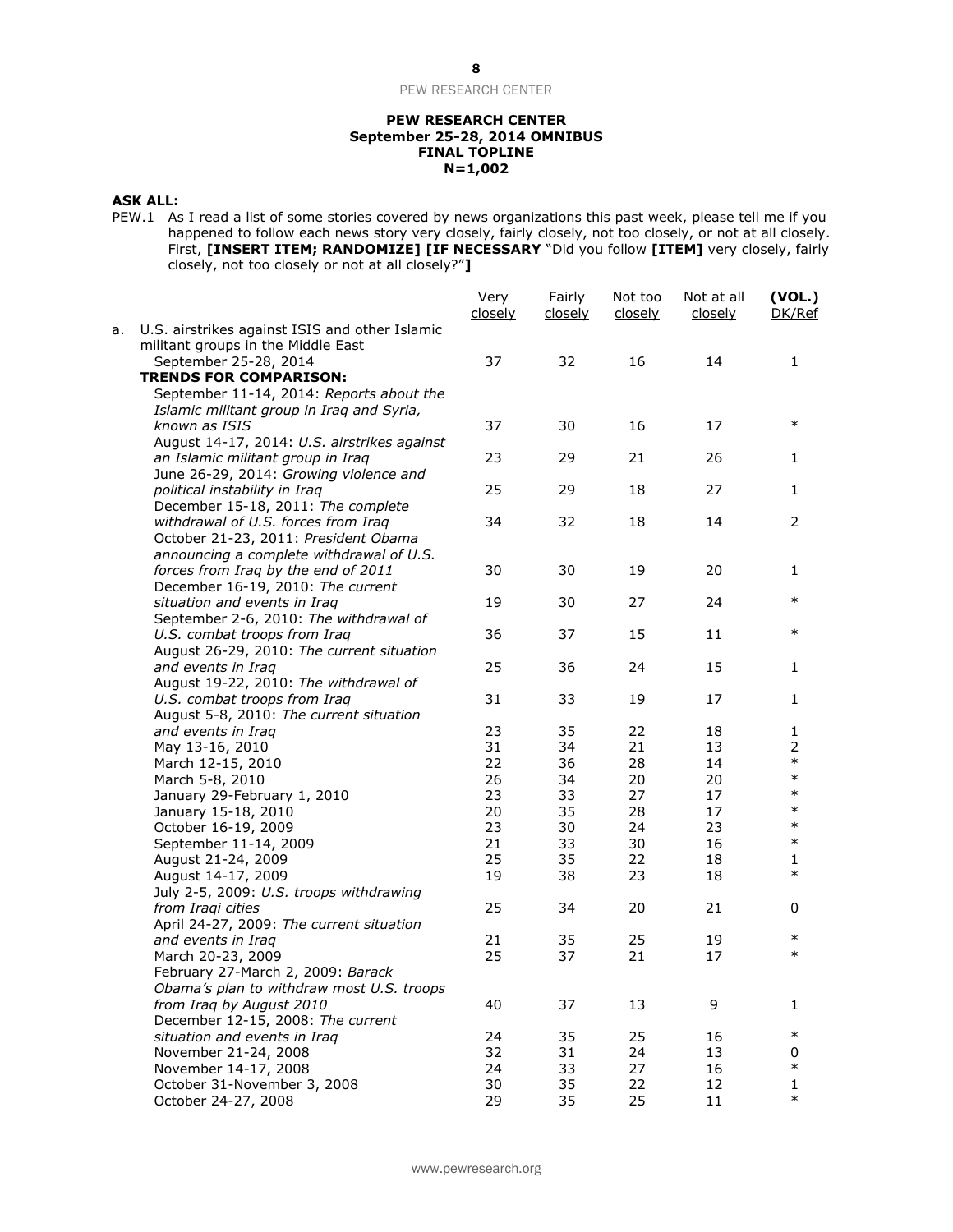#### **PEW.1 CONTINUED…**

|                                               | Very<br><u>closely</u> | Fairly<br><u>closely</u> | Not too<br>closely | Not at all<br><u>closely</u> | (VOL.)<br>DK/Ref |
|-----------------------------------------------|------------------------|--------------------------|--------------------|------------------------------|------------------|
| October 10-13, 2008                           | 23                     | 34                       | 30                 | 13                           | $\ast$           |
| October 3-6, 2008                             | 29                     | 33                       | 28                 | 10                           | $\ast$           |
| September 5-8, 2008                           | 24                     | 37                       | 26                 | 13                           | $\ast$           |
| August 29-31, 2008                            | 22                     | 32                       | 29                 | 16                           | 1                |
| August 22-25, 2008                            | 26                     | 31                       | 27                 | 15                           | 1                |
| August 1-4, 2008                              | 27                     | 40                       | 23                 | 10                           | $\ast$           |
| July 25-28, 2008                              | 28                     | 33                       | 22                 | 17                           | $\ast$           |
| July 18-21, 2008                              | 33                     | 35                       | 20                 | 12                           | $\ast$           |
| July 11-14, 2008                              | 24                     | 35                       | 24                 | 16                           | 1                |
| July 3-7, 2008                                | 25                     | 35                       | 25                 | 15                           | $\ast$           |
| June 20-23, 2008                              | 25                     | 36                       | 24                 | 15                           | $\ast$           |
| May 9-12, 2008                                | 29                     | 35                       | 21                 | 14                           | 1                |
| May 2-5, 2008                                 | 26                     | 35                       | 25                 | 13                           | 1                |
| April 25-28, 2008                             | 29                     | 35                       | 23                 | 12                           | 1                |
| April 18-21, 2008                             | 29                     | 39                       | 20                 | 11                           | $\mathbf{1}$     |
| April 11-14, 2008                             | 25                     | 39                       | 20                 | 15                           | $\mathbf{1}$     |
| April 4-7, 2008                               | 25                     | 37                       | 23                 | 15                           | $\ast$           |
| March 28-31, 2008                             | 29                     | 40                       | 19                 | 11                           | 1                |
| March 20-24, 2008                             | 30                     | 38                       | 19                 | 13                           | $\ast$           |
| March 14-17, 2008                             | 29                     | 38                       | 23                 | 10                           | $\ast$           |
| March 7-10, 2008                              | 28                     | 39                       | 18                 | 15                           | $\ast$           |
| February 29-March 3, 2008                     | 28                     | 40                       | 19                 | 13                           | $\ast$           |
| February 8-11, 2008                           | 24                     | 35                       | 25                 | 16                           | $\ast$           |
| February 1-4, 2008                            | 28                     | 39                       | 22                 | 11                           | $\ast$           |
| January 25-28, 2008                           | 23                     | 35                       | 26                 | 16                           | $\ast$           |
| January 18-21, 2008                           | 31                     | 33                       | 20                 | 15                           | 1                |
| January 11-14, 2008                           | 25                     | 38                       | 21                 | 16                           | $\ast$           |
| January 4-7, 2008                             | 27                     | 38                       | 20                 | 15                           | $\ast$           |
| December 14-17, 2007                          | 26                     | 32                       | 24                 | 18                           | $\ast$           |
| December 7-10, 2007                           | 28                     | 37                       | 21                 | 14                           | $\ast$           |
| November 23-26, 2007                          | 25                     | 37                       | 21                 | 16                           | 1                |
| November 16-19, 2007                          | 31                     | 37                       | 19                 | 12                           | 1                |
| November 9-12, 2007                           | 29                     | 38                       | 19                 | 13                           | $\mathbf{1}$     |
| November 2-5, 2007                            | 31                     | 35                       | 18                 | 15                           | $\mathbf{1}$     |
| October 26-29, 2007                           | 28                     | 37                       | 21                 | 13                           | 1                |
| October 19-22, 2007                           | 28                     | 37                       | 20                 | 15                           | $\ast$           |
| October 12-15, 2007                           | 26                     | 36                       | 18                 | 19                           | 1<br>$\ast$      |
| October 5-8, 2007                             | 29                     | 33                       | 22                 | 16                           | $\ast$           |
| September 28-October 1, 2007                  | 30                     | 41                       | 18                 | 11                           | $\ast$           |
| September 21-24, 2007                         | 32<br>31               | 38<br>36                 | 17<br>18           | 13<br>15                     | 0                |
| September 14-17, 2007<br>September 7-10, 2007 | 32                     | 34                       | 20                 | 14                           | $\ast$           |
| August 30-September 2, 2007                   | 31                     | 34                       | 18                 | 16                           | 1                |
| August 24-27, 2007                            | 34                     | 36                       | 18                 | 12                           | $\ast$           |
| August 17-20, 2007                            | 33                     | 34                       | 18                 | 15                           | $\ast$           |
| August 10-13, 2007                            | 36                     | 37                       | 14                 | 13                           | $\ast$           |
| August 3-6, 2007                              | 29                     | 40                       | 19                 | 12                           | $\ast$           |
| July 27-30, 2007                              | 28                     | 36                       | 19                 | 16                           | 1                |
| July 20-23, 2007                              | 28                     | 34                       | 21                 | 16                           | $\mathbf{1}$     |
| July 13-16, 2007                              | 25                     | 41                       | 17                 | 16                           | 1                |
| July 6-9, 2007                                | 36                     | 34                       | 18                 | 12                           | $\ast$           |
| June 29-July 2, 2007                          | 32                     | 35                       | 19                 | 13                           | $\mathbf{1}$     |
| June 22-25, 2007                              | 30                     | 36                       | 18                 | 15                           | 1                |
| June 15-18, 2007                              | 30                     | 37                       | 20                 | 13                           | $\ast$           |
| June 8-11, 2007                               | 32                     | 38                       | 15                 | 14                           | $\mathbf{1}$     |
| June 1-4, 2007                                | 30                     | 36                       | 20                 | 13                           | $\mathbf 1$      |
| May 24-27, 2007                               | 33                     | 36                       | 18                 | 12                           | 1                |
| May 18-21, 2007                               | 36                     | 34                       | 15                 | 14                           | $\mathbf{1}$     |
| May 11-14, 2007                               | 30                     | 34                       | 18                 | 17                           | 1                |

www.pewresearch.org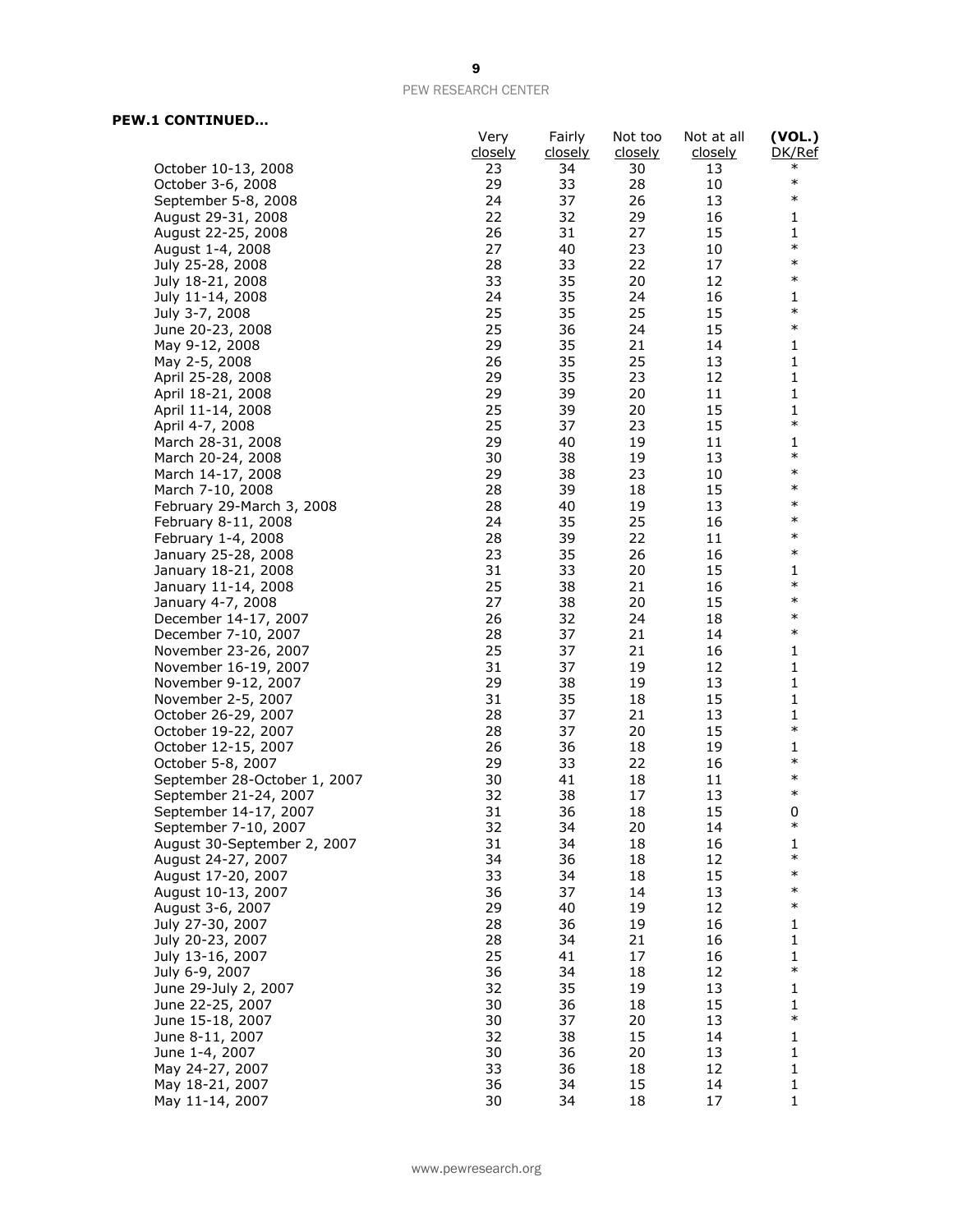#### **PEW.1 CONTINUED…**

|                                                  | Very<br>closely | Fairly<br><u>closely</u> | Not too<br>closely | Not at all<br>closely | (VOL.)<br>DK/Ref       |
|--------------------------------------------------|-----------------|--------------------------|--------------------|-----------------------|------------------------|
| May 4-7, 2007                                    | 38              | 37                       | 15                 | 10                    | $\ast$                 |
| April 27-30, 2007                                | 27              | 35                       | 21                 | 16                    | 1                      |
| April 20-23, 2007                                | 28              | 35                       | 22                 | 15                    | $\ast$                 |
| April 12-16, 2007                                | 34              | 33                       | 20                 | 13                    | $\ast$                 |
| April 5-9, 2007                                  | 33              | 39                       | 16                 | 11                    | 1                      |
| March 30-April 2, 2007                           | 34              | 37                       | 16                 | 13                    | $\ast$                 |
| March 23-March 26, 2007: News about the          |                 |                          |                    |                       |                        |
| current situation in Iraq                        | 31              | 38                       | 18                 | 12                    | 1                      |
| March 16-19, 2007                                | 34              | 34                       | 17                 | 15                    | $\ast$                 |
| March 9-12, 2007                                 | 34              | 37                       | 16                 | 13                    | $\ast$                 |
| March 2-5, 2007                                  | 37              | 37                       | 16                 | 9                     | 1                      |
| February 23-26, 2007                             | 36              | 36                       | 15                 | 13                    | $\ast$                 |
| February 16-19, 2007                             | 30              | 36                       | 19                 | 14                    | 1<br>$\ast$            |
| February 9-12, 2007                              | 37              | 34                       | 18                 | 11<br>7               | $\ast$                 |
| February 2-5, 2007                               | 38<br>36        | 38<br>38                 | 17<br>15           | 11                    | $\ast$                 |
| January 26-29, 2007<br>January 19-22, 2007       | 37              | 34                       | 18                 | 10                    | 1                      |
| January 12-15, 2007                              | 38              | 36                       | 17                 | 8                     | 1                      |
| January, 2007                                    | 46              | 40                       | 8                  | 5                     | 1                      |
| January 5-8, 2007                                | 40              | 32                       | 16                 | 12                    | 0                      |
| December, 2006                                   | 42              | 39                       | 12                 | 7                     | $\ast$                 |
| November 30-December 3, 2006                     | 40              | 36                       | 13                 | 11                    | $\ast$                 |
| Mid-November, 2006                               | 44              | 38                       | 12                 | 6                     | $\ast$                 |
| September, 2006                                  | 33              | 43                       | 14                 | 8                     | 2                      |
| August, 2006                                     | 41              | 39                       | 12                 | 7                     | 1                      |
| June, 2006                                       | 37              | 43                       | 13                 | 6                     | 1                      |
| May, 2006                                        | 42              | 35                       | 15                 | $\overline{7}$        | 1                      |
| April, 2006                                      | 43              | 36                       | 13                 | 7                     | 1                      |
| March, 2006                                      | 43              | 38                       | 12                 | 6                     | 1                      |
| February, 2006                                   | 39              | 42                       | 12                 | 6                     | 1                      |
| January, 2006                                    | 40              | 40                       | 12                 | $\overline{7}$        | 1                      |
| December, 2005                                   | 45              | 38                       | 11                 | 5                     | 1                      |
| Early November, 2005                             | 41              | 40                       | 13                 | 6                     | $\ast$                 |
| Early October, 2005                              | 43              | 36                       | 15                 | 6                     | $\ast$                 |
| Early September, 2005                            | 32              | 40                       | 20                 | 7                     | 1                      |
| July, 2005                                       | 43<br>42        | 37                       | 13<br>11           | 6<br>5                | 1<br>$\ast$            |
| Mid-May, 2005                                    | 40              | 42<br>39                 | 14                 | 5                     | 2                      |
| Mid-March, 2005<br>February, 2005                | 38              | 45                       | 13                 | 4                     | $\ast$                 |
| January, 2005                                    | 48              | 37                       | 11                 | 4                     | $\ast$                 |
| December, 2004                                   | 34              | 44                       | 15                 | 6                     | 1                      |
| Mid-October, 2004                                | 42              | 38                       | 11                 | 8                     | 1                      |
| Early September, 2004                            | 47              | 37                       | 9                  | 6                     | 1                      |
| August, 2004                                     | 39              | 42                       | 12                 | 6                     | 1                      |
| July, 2004                                       | 43              | 40                       | 11                 | 6                     | $\ast$                 |
| June, 2004                                       | 39              | 42                       | 12                 | 6                     | 1                      |
| April, 2004                                      | 54              | 33                       | 8                  | 5                     | $\ast$                 |
| Mid-March, 2004                                  | 47              | 36                       | 12                 | $\overline{4}$        | 1                      |
| Early February, 2004                             | 47              | 38                       | 10                 | 4                     | 1                      |
| Mid-January, 2004                                | 48              | 39                       | 9                  | 4                     | $\ast$                 |
| December, 2003                                   | 44              | 38                       | 11                 | 6                     | $\mathbf{1}$           |
| November, 2003                                   | 52              | 33                       | 9                  | 5                     | $\mathbf{1}$           |
| September, 2003                                  | 50              | 33                       | 10                 | 6                     | 1                      |
| Mid-August, 2003                                 | 45              | 39                       | 10                 | 5                     | 1                      |
| Early July, 2003                                 | 37              | 41                       | 13                 | 8                     | $\mathbf{1}$<br>$\ast$ |
| June, 2003                                       | 46              | 35                       | 13                 | 6<br>$\overline{2}$   | $\ast$                 |
| May, 2003                                        | 63              | 29                       | 6                  |                       |                        |
| April 11-16, 2003: News about the war in<br>Iraq | 47              | 40                       | 10                 | 2                     | 1                      |
|                                                  |                 |                          |                    |                       |                        |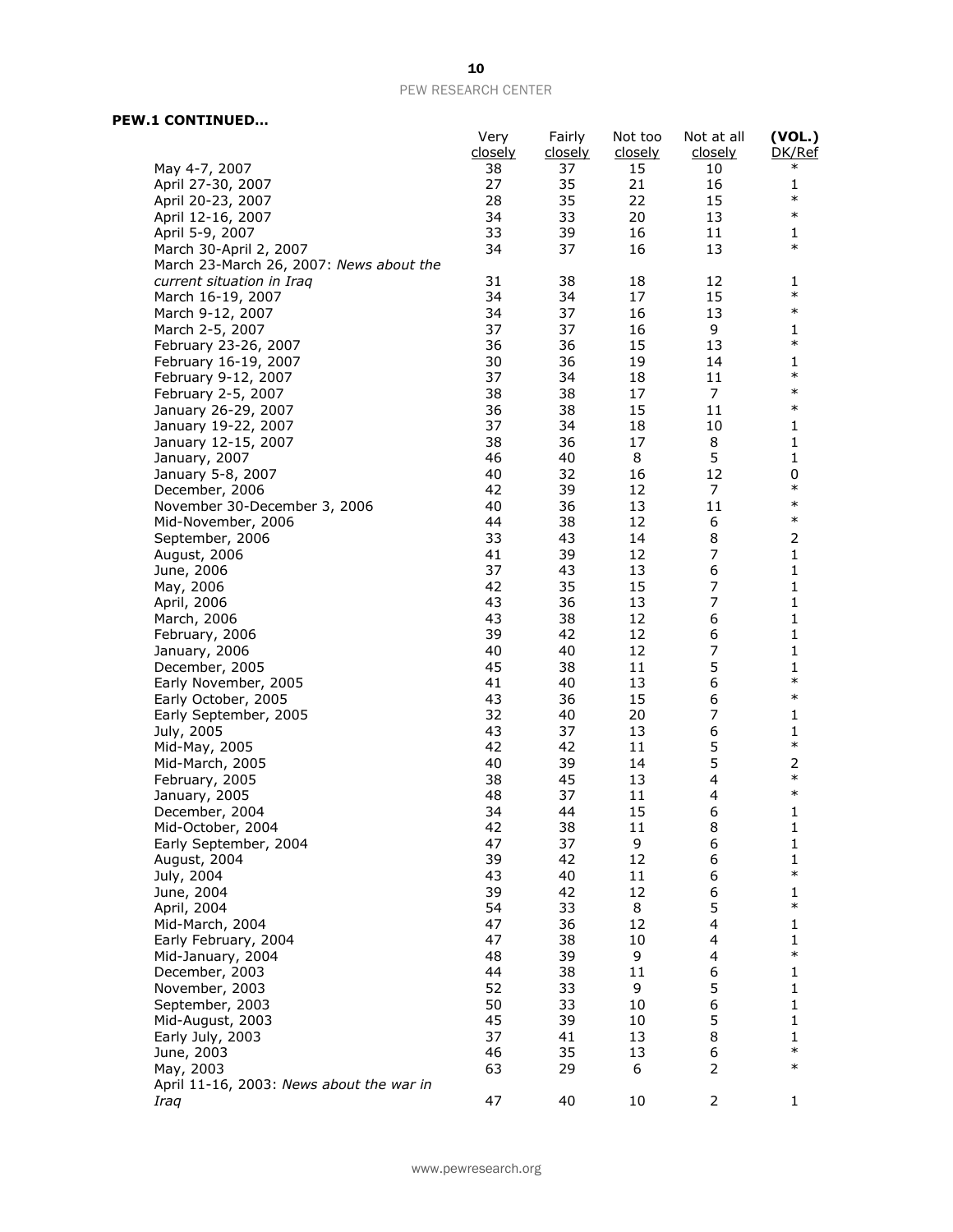|                                                                                               | Very<br>closely | Fairly<br>closely | Not too<br>closely | Not at all<br><u>closely</u> | (VOL.)<br>DK/Ref    |
|-----------------------------------------------------------------------------------------------|-----------------|-------------------|--------------------|------------------------------|---------------------|
| April 2-7, 2003                                                                               | 54              | 34                | 9                  | 2                            | 1                   |
| March 20-24, 2003                                                                             | 57              | 33                | $\overline{7}$     | $\overline{2}$               | $\mathbf{1}$        |
| March 13-16, 2003: Debate over the                                                            |                 |                   |                    |                              |                     |
| possibility that the U.S. will take military                                                  |                 |                   |                    |                              |                     |
| action in Iraq                                                                                | 62              | 27                | 6                  | 4                            | 1                   |
| February, 2003                                                                                | 62              | 25                | 8                  | 4                            | $\mathbf{1}$        |
| January, 2003                                                                                 | 55              | 29                | 10                 | 4                            | $\overline{2}$      |
| December, 2002                                                                                | 51              | 32                | 10                 | 6                            | $\mathbf{1}$        |
| Late October, 2002                                                                            | 53              | 33                | 8                  | 5                            | $\mathbf{1}$        |
| Early October, 2002                                                                           | 60              | 28                | 6                  | 5                            | 1                   |
| Early September, 2002: Debate over the                                                        |                 |                   |                    |                              |                     |
| possibility that the U.S. will invade Iraq                                                    | 48              | 29                | 15                 | 6                            | 2                   |
| Reports about the condition of the U.S.<br>b.                                                 |                 |                   |                    |                              |                     |
| economy                                                                                       |                 |                   |                    |                              |                     |
| September 25-28, 2014                                                                         | 25              | 33                | 22                 | 19                           | 1                   |
| July 31-August 3, 2014                                                                        | 27<br>26        | 29                | 23<br>20           | 21<br>24                     | 1                   |
| June 5-8, 2014<br>March 20-23, 2014                                                           | 30              | 28<br>34          | 18                 | 17                           | 1<br>$\overline{2}$ |
| March 6-9, 2014                                                                               | 27              | 31                | 19                 | 22                           | 1                   |
| February 27-March 2, 2014                                                                     | 27              | 32                | 16                 | 24                           | 1                   |
| February 6-9, 2014                                                                            | 28              | 29                | 20                 | 22                           | $\mathbf{1}$        |
| January 30-February 2, 2014                                                                   | 29              | 31                | 17                 | 23                           | $\ast$              |
| January 9-12, 2014                                                                            | 28              | 29                | 19                 | 23                           | 1                   |
| January 2-5, 2014                                                                             | 29              | 31                | 17                 | 22                           | 1                   |
| December 12-15, 2013                                                                          | 26              | 27                | 21                 | 24                           | 1                   |
| November 14-17, 2013                                                                          | 32              | 32                | 17                 | 19                           | $\ast$              |
| October 31-November 3, 2013                                                                   | 31              | 37                | 16                 | 15                           | $\ast$              |
| October 17-20, 2013                                                                           | 41              | 31                | 16                 | 12                           | $\ast$              |
| October 3-6, 2013                                                                             | 34              | 30                | 19                 | 16                           | 1                   |
| September 25-29, 2013                                                                         | 35              | 30                | 16                 | 18                           | $\ast$              |
| September 19-22, 2013                                                                         | 28              | 33                | 20                 | 19                           | 1                   |
| September 12-15, 2013                                                                         | 28              | 34                | 17                 | 20                           | $\ast$              |
| August 1-4, 2013                                                                              | 28              | 35                | 19                 | 17                           | 1                   |
| July 18-21, 2013                                                                              | 28              | 29                | 20                 | 23                           | 1                   |
| June 20-23, 2013                                                                              | 28              | 30                | 19                 | 22                           | 1                   |
| June 13-16, 2013                                                                              | 30              | 32                | 15                 | 22                           | $\ast$              |
| June 6-9, 2013                                                                                | 33              | 31                | 15                 | 21                           | $\ast$              |
| May 16-19, 2013                                                                               | 30              | 31                | 20                 | 19                           | $\ast$              |
| May 9-12, 2013                                                                                | 28              | 30                | 21                 | 20                           | 1                   |
| March 28-31, 2013                                                                             | 30              | 30                | 17                 | 22                           | 1<br>$\ast$         |
| March 7-10, 2013                                                                              | 35              | 30                | 16                 | 19                           |                     |
| January 31-February 3, 2013                                                                   | 33              | 33                | 16                 | 16                           | 1<br>$\ast$         |
| January 17-20, 2013                                                                           | 36              | 32                | 15                 | 16                           |                     |
| January 3-6, 2013                                                                             | 34              | 32                | 18                 | 16                           | $\mathbf{1}$        |
| SEE TREND FOR PREVIOUS YEARS: http://www.people-press.org/files/2014/01/NII-Economy-trend.pdf |                 |                   |                    |                              |                     |
| News about this year's congressional<br>c.<br>elections                                       |                 |                   |                    |                              |                     |
| September 25-28, 2014                                                                         | 16              | 23                | 28                 | 32                           | 1                   |
| September 11-14, 2014                                                                         | 14              | 23                | 26                 | 36                           | 1                   |
| July 24-27, 2014                                                                              | 14              | 19                | 29                 | 38                           | $\ast$              |
| June 26-29, 2014                                                                              | 16              | 23                | 20                 | 41                           | 1                   |
| June 5-8, 2014                                                                                | 14              | 23                | 23                 | 38                           | 1                   |
| May 15-18, 2014                                                                               | 13              | 24                | 25                 | 38                           | 1                   |
| March 20-23, 2014                                                                             | 15              | 22                | 22                 | 39                           | $\mathbf{1}$        |

**PEW.1 CONTINUED…**

www.pewresearch.org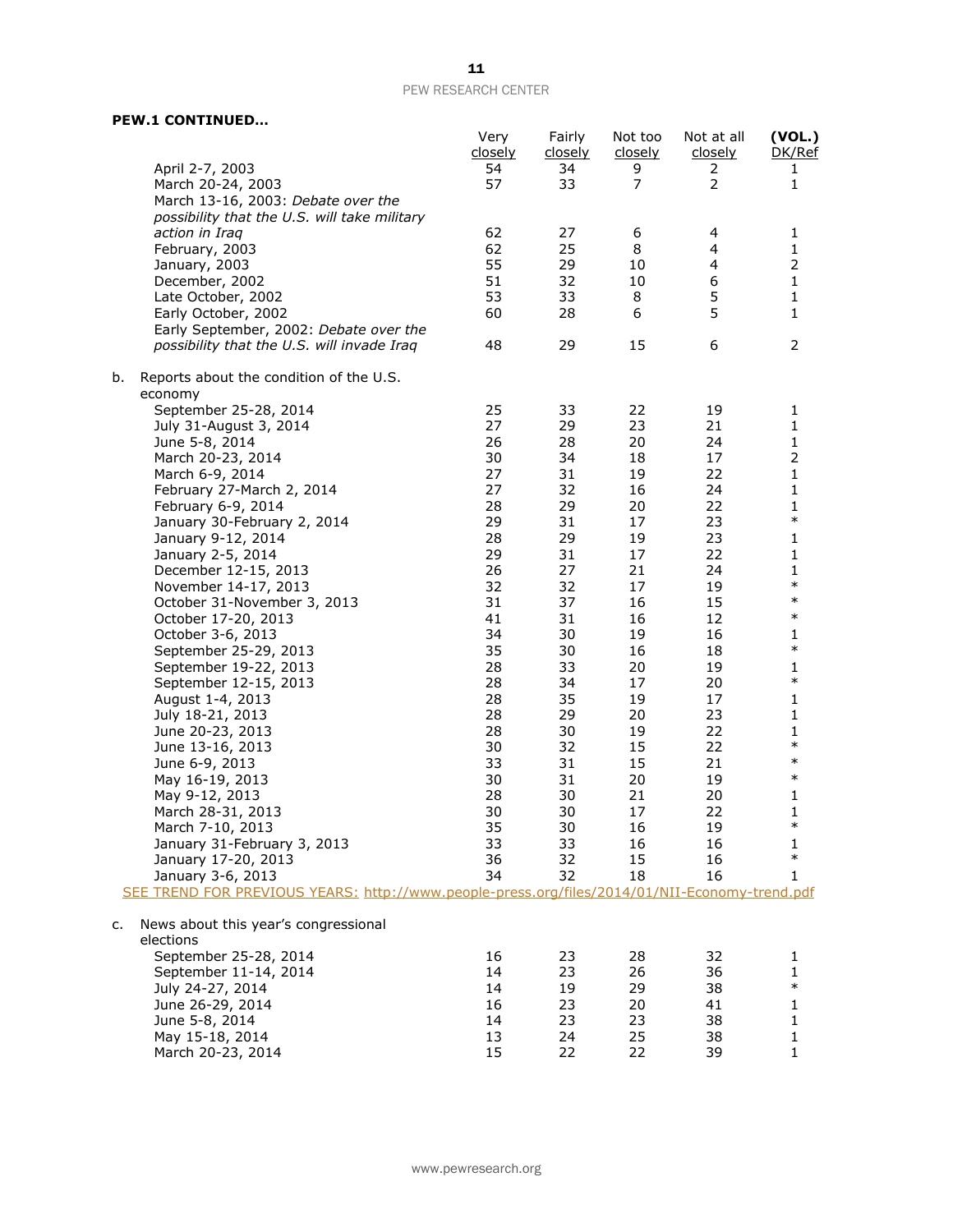#### **PEW.1 TRENDS FOR COMPARISON…**

|    |                                           | Very<br>closely | Fairly<br><u>closely</u> | Not too<br>closely | Not at all<br>closely | (VOL.)<br>DK/Ref    |
|----|-------------------------------------------|-----------------|--------------------------|--------------------|-----------------------|---------------------|
|    | October 28-November 1, 2010               | 29              | 30                       | 17                 | 23                    | 1                   |
|    | October 27-30, 2010: News about           |                 |                          |                    |                       |                     |
|    | candidates and election campaigns in your |                 |                          |                    |                       |                     |
|    | state and district                        | 27              | 35                       | 17                 | 20                    | 1                   |
|    | October 21-24, 2010: News about this      |                 |                          |                    |                       |                     |
|    | year's congressional elections            | 30              | 28                       | 18                 | 23                    | 1                   |
|    | October 13-18, 2010: News about           |                 |                          |                    |                       |                     |
|    | candidates and election campaigns in your |                 |                          |                    |                       |                     |
|    | state and district                        | 24              | 34                       | 22                 | 19                    | 1                   |
|    | October 14-17, 2010: News about this      |                 |                          |                    |                       |                     |
|    | year's congressional elections            | 33              | 25                       | 19                 | 23                    | $\ast$              |
|    | October 7-10, 2010                        | 23              | 27                       | 19                 | 30                    | 1                   |
|    | September 30-October 3, 2010              | 25              | 34                       | 19                 | 21                    | 1                   |
|    | September 23-26, 2010                     | 25              | 33                       | 23                 | 18                    | 1                   |
|    | September 16-19, 2010                     | 23              | 26                       | 23                 | 27                    | $\mathbf{1}$        |
|    | September 9-12, 2010                      | 22              | 23                       | 21                 | 34                    | 1                   |
|    | September 2-6, 2010                       | 26              | 24                       | 23                 | 26                    | 1                   |
|    | August 26-29,2010                         | 20              | 27                       | 23                 | 28                    | 1                   |
|    | August 19-22, 2010                        | 19              | 23                       | 24                 | 33                    | $\mathbf{1}$        |
|    | August 12-15, 2010                        | 20              | 22                       | 19                 | 38                    | 1                   |
|    | July 29-August 1, 2010                    | 29              | 34                       | 22                 | 14                    | $\ast$              |
|    | July 15-18, 2010                          | 17              | 23                       | 26                 | 33                    | 1                   |
|    | June 16-20, 2010: News about candidates   |                 |                          |                    |                       |                     |
|    | and election campaigns in your state and  |                 |                          |                    |                       | $\ast$              |
|    | district                                  | 15              | 33                       | 31                 | 20                    |                     |
|    | June 10-13, 2010: News about this year's  |                 |                          |                    |                       |                     |
|    | congressional elections                   | 20              | 29                       | 24                 | 27                    | 1                   |
|    | Early October, 2006                       | 21              | 38                       | 25                 | 15                    | 1                   |
|    | Early September, 2006                     | 16<br>20        | 32<br>29                 | 28<br>28           | 23<br>22              | $\mathbf{1}$        |
|    | August, 2006<br>June, 2006                | 18              | 30                       | 29                 | 21                    | 1<br>$\overline{2}$ |
|    | May, 2006                                 | 18              | 28                       | 30                 | 23                    | $\mathbf{1}$        |
|    | Early November, 2002 (RVs)                | 27              | 46                       | 18                 | 9                     | $\ast$              |
|    | Late October, 2002 (RVs)                  | 28              | 34                       | 24                 | 13                    | 1                   |
|    | Early October, 2002 (RVs)                 | 21              | 46                       | 22                 | 10                    | 1                   |
|    | Early September, 2002                     | 17              | 29                       | 29                 | 24                    | 1                   |
|    | Late October, 1998 (RVs)                  | 26              | 45                       | 20                 | 9                     | $\ast$              |
|    | Early October, 1998 (RVs)                 | 21              | 43                       | 24                 | 11                    | 1                   |
|    | Early September, 1998                     | 17              | 32                       | 28                 | 23                    | $\ast$              |
|    | Early August, 1998                        | 13              | 30                       | 28                 | 23                    | 1                   |
|    | June, 1998                                | 9               | 27                       | 33                 | 30                    | 1                   |
|    | April, 1998 <sup>1</sup>                  | 16              | 33                       | 24                 | 27                    | $\ast$              |
|    | November, 1994                            | 18              | 42                       | 25                 | 15                    | $\ast$              |
|    | Late October, 1994                        | 14              | 38                       | 31                 | 16                    | 1                   |
|    | Early October, 1994                       | 23              | 34                       | 23                 | 19                    | 1                   |
|    | September, 1994                           | 19              | 34                       | 29                 | 18                    | $\ast$              |
|    | November, 1990                            | 38              | 34                       | 17                 | 11                    | $\ast$              |
|    | October, 1990                             | 18              | 32                       | 28                 | 22                    | $\ast$              |
| d. | An outbreak of the Ebola virus in Africa  |                 |                          |                    |                       |                     |
|    | September 25-28, 2014                     | 27              | 35                       | 21                 | 17                    | 1                   |
|    | August 14-17, 2014                        | 25              | 33                       | 22                 | 19                    | 1                   |
|    | July 31-August 3, 2014                    | 26              | 27                       | 19                 | 26                    | $\overline{2}$      |

 $\frac{1}{1}$ 

In April 1998, September 1994 and October 1990, story was listed as "Candidates and election campaigns in your state." In November 1990, story was listed as "Candidates and elections in your state."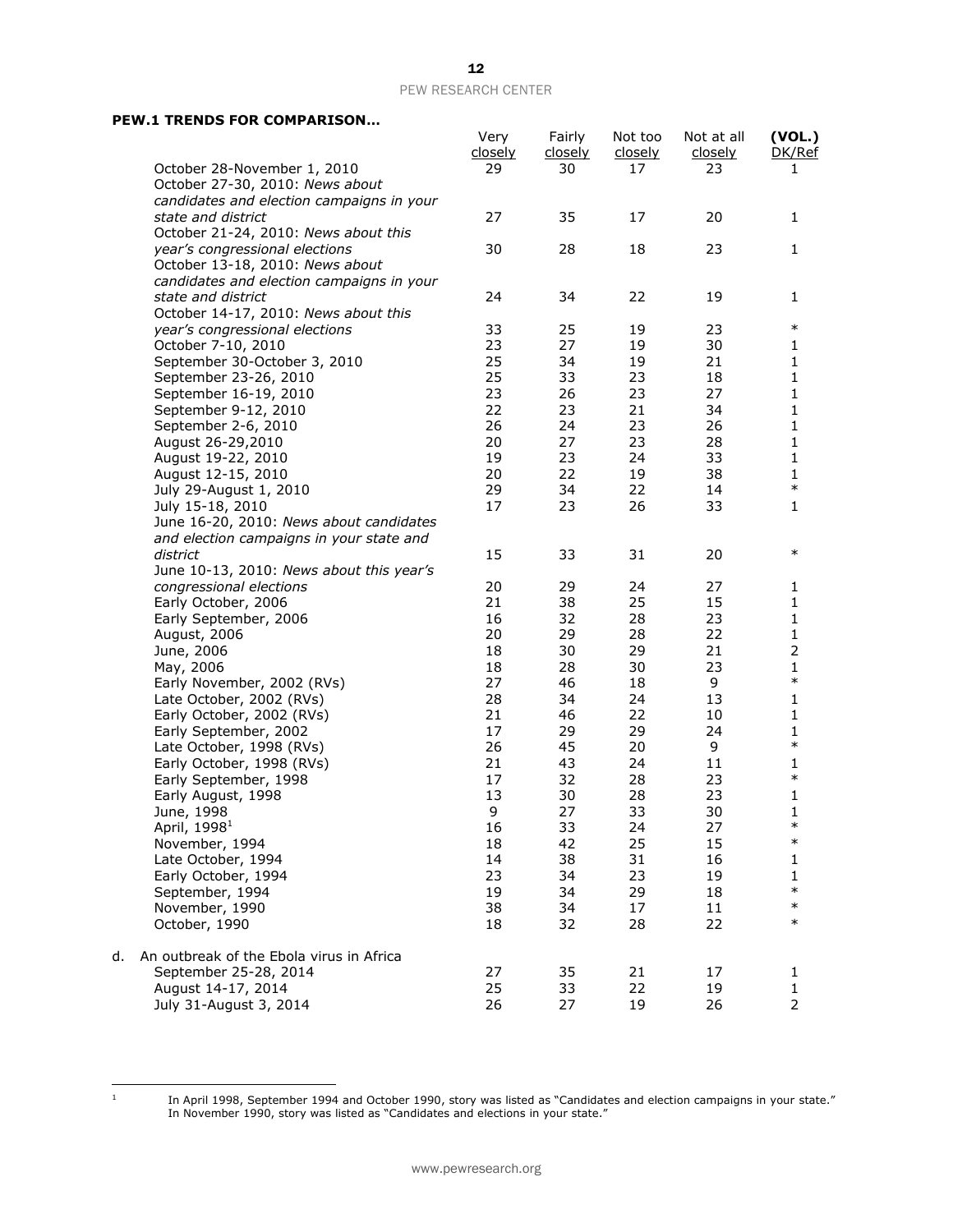#### **PEW.1 TRENDS FOR COMPARISON…**

|                                                                                    | Very<br>closely | Fairly<br><u>closely</u> | Not too<br><u>closely</u> | Not at all<br><u>closely</u> | (VOL.)<br>DK/Ref |
|------------------------------------------------------------------------------------|-----------------|--------------------------|---------------------------|------------------------------|------------------|
| May 15-18, 2014: The lung disease called<br>"MERS" that has spread from the Middle |                 |                          |                           |                              |                  |
| East                                                                               | 13              | 23                       | 25                        | 38                           | 1                |
| December 18-21, 2009: Reports about                                                |                 |                          |                           |                              |                  |
| swine flu and the vaccine                                                          | 25              | 32                       | 24                        | 18                           | 0                |
| November 20-23, 2009                                                               | 29              | 33                       | 21                        | 17                           | $\ast$           |
| November 13-16, 2009                                                               | 34              | 31                       | 21                        | 15                           | $\ast$           |
| November 6-9, 2009                                                                 | 32              | 35                       | 24                        | 10                           | $\ast$           |
| October 30-November 2, 2009                                                        | 33              | 33                       | 22                        | 12                           | $\ast$           |
| October 23-26, 2009                                                                | 43              | 30                       | 17                        | 9                            | $\ast$           |
| October 16-19, 2009                                                                | 32              | 35                       | 18                        | 14                           | 0                |
| October 9-12, 2009                                                                 | 38              | 35                       | 16                        | 11                           | $\ast$           |
| September 18-21, 2009: Reports about                                               |                 |                          |                           |                              |                  |
| swine flu and the availability of a vaccine                                        | 34              | 31                       | 25                        | 9                            | $\ast$           |
| September 11-14, 2009                                                              | 30              | 36                       | 21                        | 12                           | $\ast$           |
| September 3-6, 2009                                                                | 26              | 32                       | 25                        | 17                           | 0                |
| August 28-31, 2009                                                                 | 26              | 33                       | 22                        | 18                           | $\ast$           |
| May 21-24, 2009: Reports about swine flu                                           |                 |                          |                           |                              |                  |
| in the U.S. and elsewhere                                                          | 30              | 39                       | 21                        | 11                           | $\ast$           |
| May 8-11, 2009                                                                     | 34              | 36                       | 19                        | 11                           | $\ast$           |
| May 1-4, 2009: The outbreak of swine flu                                           |                 |                          |                           |                              |                  |
| in different parts of the world                                                    | 43              | 37                       | 15                        | 4                            | 1                |
| April 25-27, 2009: Reports of swine flu in                                         |                 |                          |                           |                              |                  |
| Mexico and the U.S.                                                                | 25              | 30                       | 19                        | 26                           | $\ast$           |
| October 19-22, 2007: The growing danger                                            |                 |                          |                           |                              |                  |
| of a drug-resistant staph infection in the                                         |                 |                          |                           |                              |                  |
| U.S.                                                                               | 26              | 31                       | 19                        | 24                           | 0                |
| June 1-4, 2007: An Atlanta man with a                                              |                 |                          |                           |                              |                  |
| dangerous form of tuberculosis who                                                 |                 |                          |                           |                              |                  |
| traveled to Europe against the advice of                                           |                 |                          |                           |                              |                  |
| government health officials                                                        | 24              | 34                       | 21                        | 19                           | 2                |
| March, 2006: Outbreaks of bird flu in                                              |                 |                          |                           |                              |                  |
| different parts of the world                                                       | 21              | 36                       | 24                        | 19                           | $\ast$           |
| November, 2005: The outbreak of bird flu                                           |                 |                          |                           |                              |                  |
| in Asia and Europe                                                                 | 22              | 37                       | 25                        | 15                           | 1                |
| Late October, 2005                                                                 | 22              | 33                       | 24                        | 20                           | 1                |
| January, 2004: Reports about a case of                                             |                 |                          |                           |                              |                  |
| mad cow disease in Washington state                                                | 29              | 42                       | 19                        | 9                            | 1                |
| June, 2003: The lung disease called "SARS"                                         |                 |                          |                           |                              |                  |
| that has spread from Asia                                                          | 28              | 44                       | 19                        | 8                            | 1                |
| May, 2003                                                                          | 39              | 39                       | 15                        | 6                            | 1                |
| September, 2002: Cases of West Nile virus                                          |                 |                          |                           |                              |                  |
| spread by mosquitoes                                                               | 34              | 36                       | 21                        | 8                            | 1                |
| Early September, 2001: The spread of mad                                           |                 |                          |                           |                              |                  |
| cow disease in Europe                                                              | 18              | 34                       | 27                        | 20                           | 1                |
| March 2001: The outbreak of foot-and-                                              |                 |                          |                           |                              |                  |
| mouth disease among livestock in Europe                                            | 22              | 33                       | 22                        | 22                           | 1                |
| January, 1998: The outbreak of an Asian                                            |                 |                          |                           |                              |                  |
| flu spread by birds or chickens                                                    | 19              | 36                       | 25                        | 20                           | $\ast$           |

www.pewresearch.org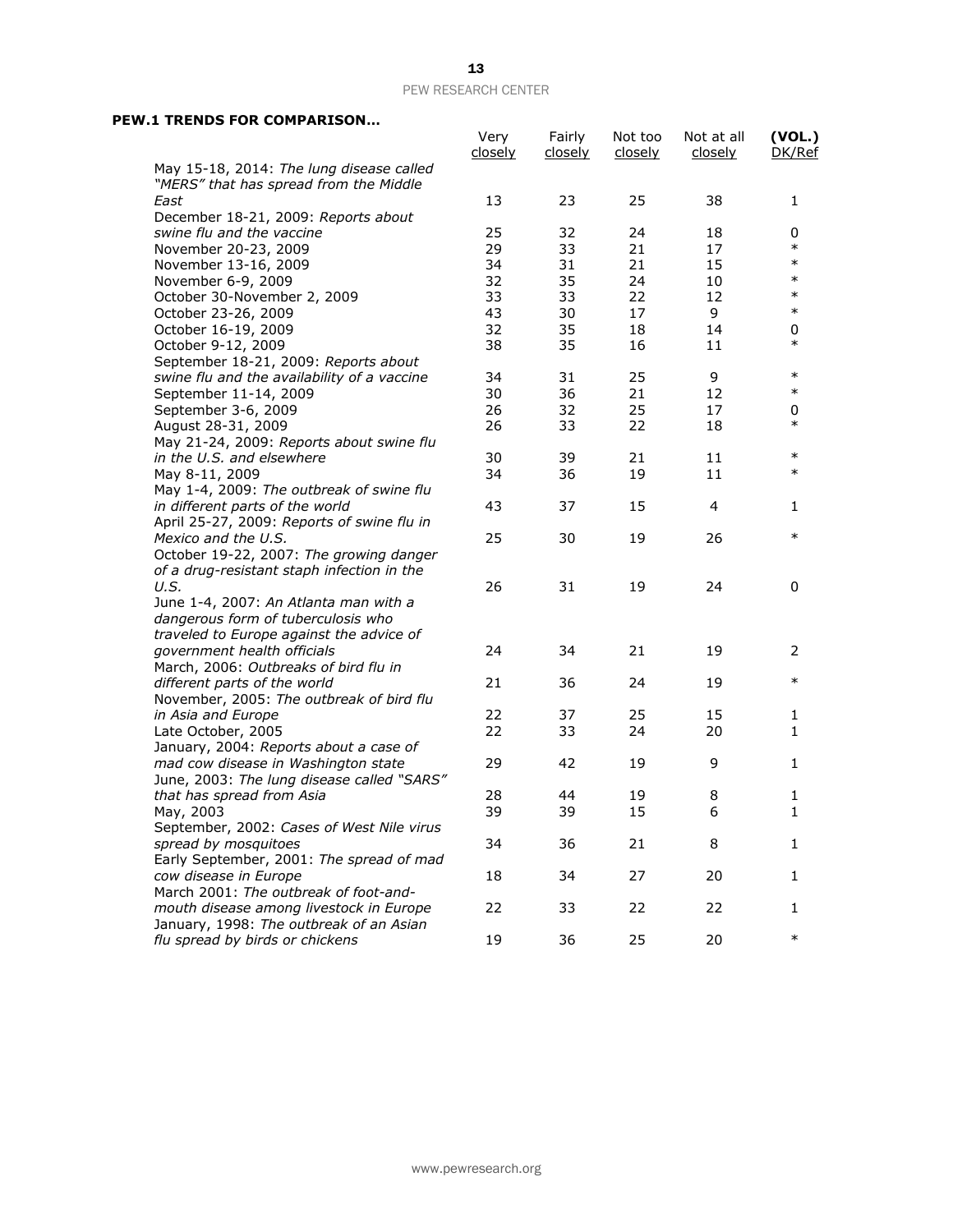Next I'd like to ask about some other things that have been in the news. Please answer as best you can. If you don't know the answer just tell me and we'll move to the next question.

#### **RANDOMIZE PEW.2 THROUGH PEW.15**

#### **ASK ALL:**

PEW.2 The Islamic militant group known as ISIS currently controls territory in which of these countries **[READ AND RANDOMIZE]**?

Sep 25-28

- 2014
- 67 Syria *(Correct)*
- **Kuwait**
- 3 Egypt
- 10 Pakistan
- 16 Don't know/Refused **(VOL.)**

#### **RANDOMIZE PEW.2 THROUGH PEW.15**

#### **ASK ALL:**

PEW.3 In which of the following predominately Muslim countries are there more Shia Muslims than Sunni Muslims **[READ AND RANDOMIZE]**?

Sep 25-28

2014

- 29 Iran *(Correct)*
- 12 Saudi Arabia
- 16 Afghanistan
- 2 Indonesia
- 42 Don't know/Refused **(VOL.)**

**TREND FOR COMPARISON:** *There are three major groups of people that live in Iraq: the Sunni, the Shia, and the Kurds. As far as you know, which group has the largest population* [READ; **ROTATE]***?*

Jun 22-25

- $\frac{2007}{30}$ 
	- The Sunni
- 41 The Shia *(Correct)*
- 8 The Kurds
- 21 Don't know/Refused **(VOL.)**

#### **RANDOMIZE PEW.2 THROUGH PEW.15**

**ASK ALL:**

PEW.4 Who is the current Prime Minister of Israel **[READ AND RANDOMIZE]**?

Sep 25-28

2014

- 38 Benjamin Netanyahu *(Correct)*
- 1 David Cameron
- 11 Ariel Sharon
- 7 Hosni Mubarak
- 43 Don't know/Refused **(VOL.)**

#### **RANDOMIZE PEW.2 THROUGH PEW.15**

#### **ASK ALL:**

PEW.5 Ukraine was once part of … **[READ AND RANDOMIZE]**?

Sep 25-28

2014

- 60 The Soviet Union *(Correct)*
- 7 Czechoslovakia<br>2 Scandinavia
- **Scandinavia**
- 6 Yugoslavia
- 25 Don't know/Refused **(VOL.)**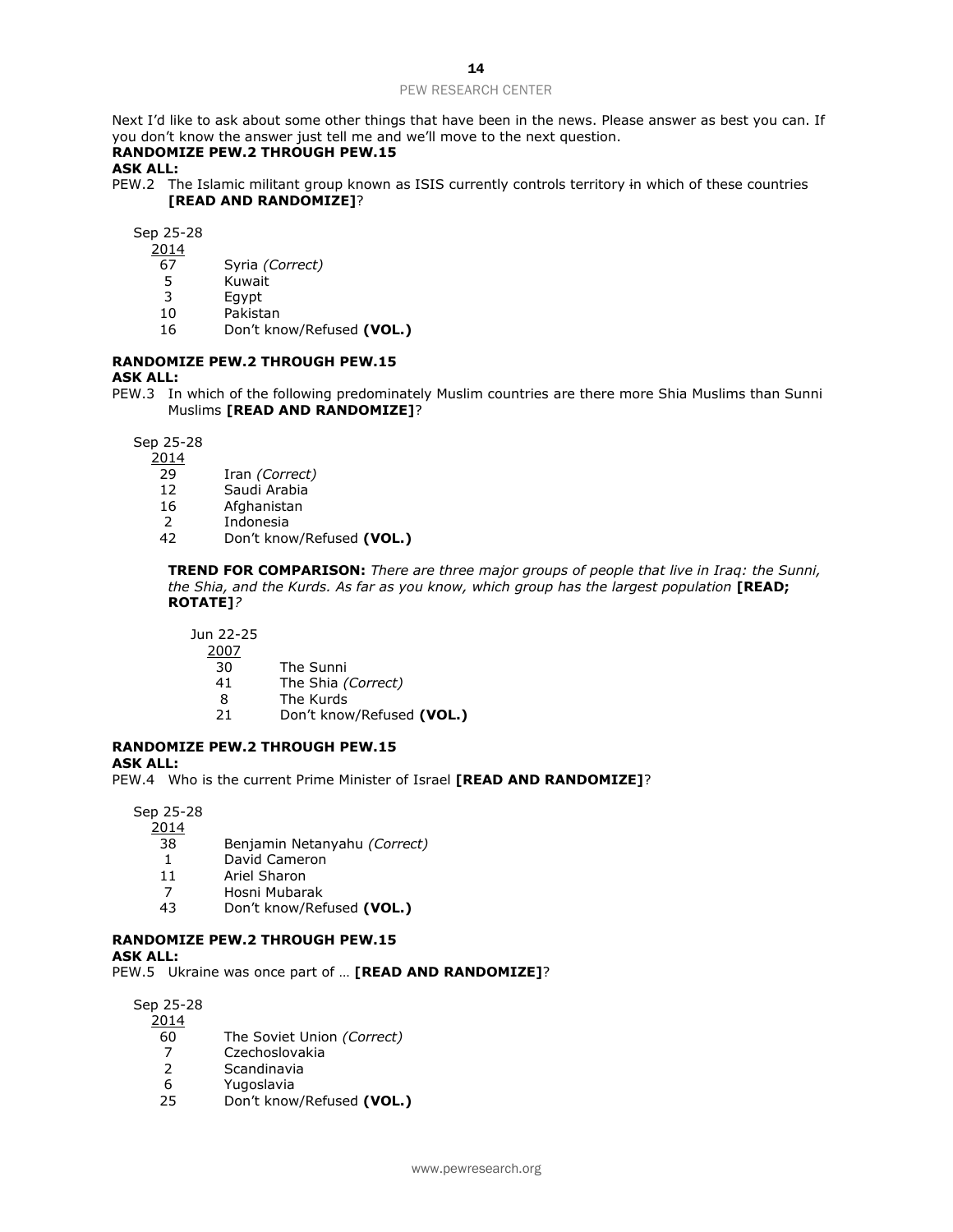#### 15

#### PEW RESEARCH CENTER

#### **RANDOMIZE PEW.2 THROUGH PEW.15**

**ASK ALL:**

PEW.6 Do you happen to know what the federal minimum wage is today? Is it... **[READ IN ORDER]**?

#### **TRENDS FOR COMPARISON:**

| Sep 25-28 |                   | June     |                             | April                    |                   |
|-----------|-------------------|----------|-----------------------------|--------------------------|-------------------|
| 2014      |                   | $2001^2$ |                             | <u>1996</u> <sup>3</sup> |                   |
| 4         | \$5.25            | $\ast$   | About \$3 an hour           | 5                        | Less than $$4.25$ |
| 73        | \$7.25 (Correct)  | 4        | About \$4 an hour           | 42                       | \$4.25 (Correct)  |
| 13        | \$10.50           | 51       | About \$5 an hour (Correct) | 36                       | \$4.26-\$5.99     |
|           | \$12.50           | 28       | About \$6 an hour           | 2                        | \$6.00 or more    |
| 9         | DK/Refused (VOL.) | 5        | About \$7 an hour           | 15                       | DK/Refused (VOL.) |
|           |                   |          | Over \$7 an hour            |                          |                   |
|           |                   | 6        | DK/Refused (VOL.)           |                          |                   |
|           |                   |          |                             |                          |                   |

#### **RANDOMIZE PEW.2 THROUGH PEW.15**

#### **ASK ALL:**

PEW.7 What does the term "Common Core" refer to **[READ AND RANDOMIZE]**?

|           |                                                                    | ΚN                |
|-----------|--------------------------------------------------------------------|-------------------|
| Sep 25-28 |                                                                    | Aug 7-14          |
| 2014      |                                                                    | 2013 <sup>4</sup> |
| 49        | School curriculum standards for language and math <i>(Correct)</i> | 56                |
| 9         | The military's code of conduct                                     | 16                |
| 3         | Abdominal exercises                                                |                   |
| 3         | A newly developed microprocessor                                   |                   |
| 37        | Don't know/Refused (VOL.)                                          |                   |
|           |                                                                    |                   |

#### **RANDOMIZE PEW.2 THROUGH PEW.15**

#### **ASK ALL:**

PEW.8 On which of these activities does the U.S. government currently spend the most money? Is it … **[READ AND RANDOMIZE]**?

#### **TRENDS FOR COMPARISON:**

| Sep 25-28 |                               | Mar 17-20 |                           | Nov 11-14 |                               |
|-----------|-------------------------------|-----------|---------------------------|-----------|-------------------------------|
| 2014      |                               | 2011      |                           | 2010      |                               |
| 20        | Social Security (Correct)     |           | 29 Medicare (Correct)     |           | 39 National defense (Correct) |
| 4         | Transportation                |           | Education                 |           | Education                     |
| 33        | Foreign aid                   |           | Scientific research       |           | 15 Medicare                   |
| 26        | Interest on the national debt |           | 36 Interest on nat'l debt |           | 23 Interest on nat'l debt     |
| 18        | DK/Refused (VOL.)             |           | 22 DK/Refused (VOL.)      |           | 19 DK/Refused (VOL.)          |

#### **RANDOMIZE PEW.2 THROUGH PEW.15**

#### **ASK ALL:**

PEW.9 Do you happen to know if the national unemployment rate as reported by the government is currently closer to … **[READ IN ORDER]**?

| September 25-28, 2014 | <u>3%</u><br>$\overline{4}$ | 'Correct)<br>6%<br>33 | <u>9%</u><br>27 | 12%<br>18 | (VOL.)<br>DK/Ref<br>18 |
|-----------------------|-----------------------------|-----------------------|-----------------|-----------|------------------------|
| May 9-June 3, 2012    | <u>5%</u><br>5              | (Correct)<br>8%<br>52 | 15%<br>14       | 21%<br>8  | (VOL.)<br>DK/Ref<br>21 |
| March 17-20, 2011     | <u>5%</u><br>3              | (Correct)<br>9%<br>57 | 15%<br>14       | 21%       | (VOL.)<br>DK/Ref<br>14 |

 $\frac{1}{2}$ June 2001 question asked "To the best of your knowledge, what is the current NATIONAL minimum wage? Is it…"

<sup>3</sup> April 1996 question was asked open-ended: "Do you happen to know what the federal minimum wage is today?"

4 "KN" data collected online by Knowledge Networks. "Don't know/Refused" represents those who skipped the question.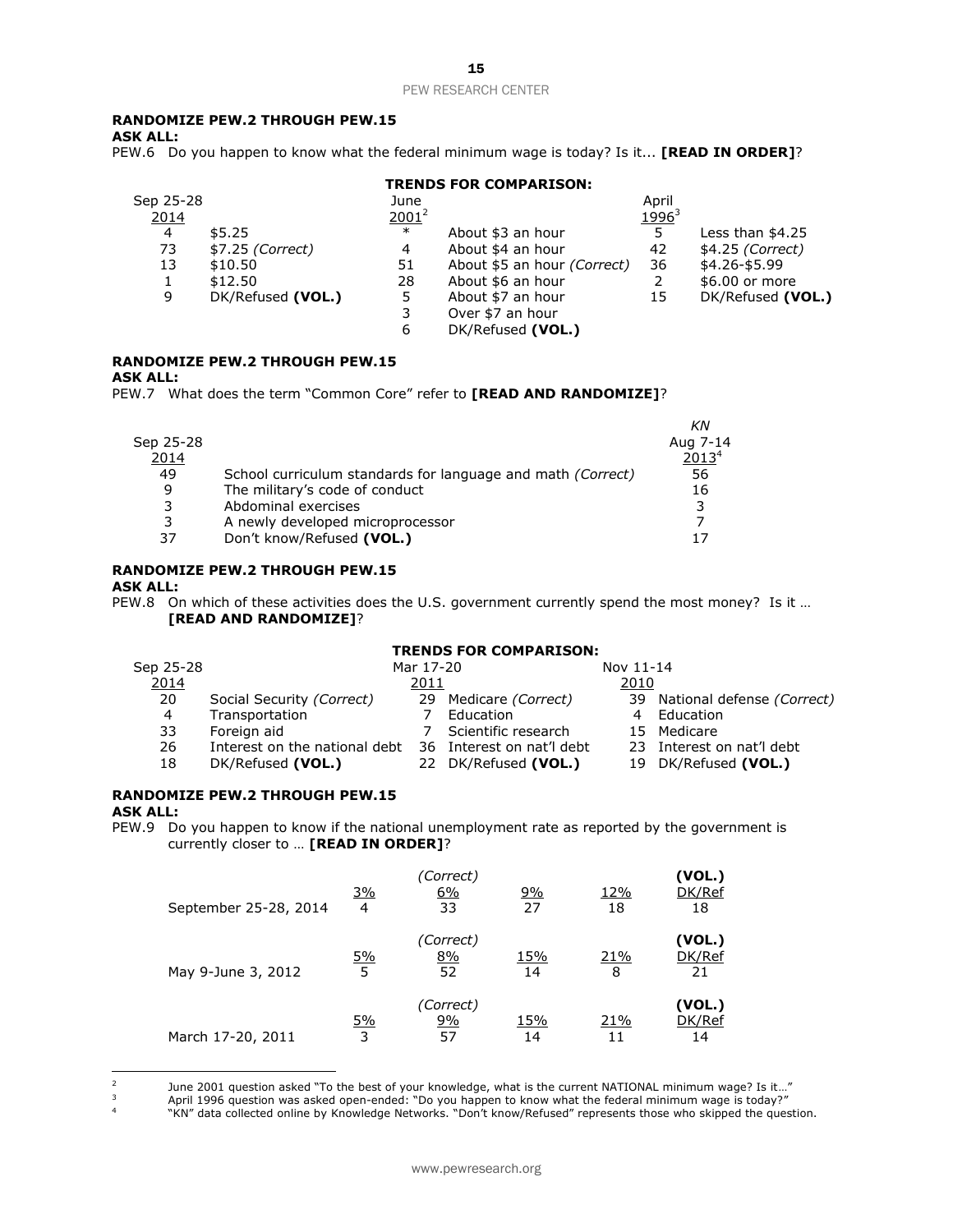#### **PEW.9 CONTINUED…**

|                      |           | (Correct) |     |     | (VOL.) |
|----------------------|-----------|-----------|-----|-----|--------|
|                      | <u>5%</u> | 10%       | 15% | 20% | DK/Ref |
| November 11-14, 2010 | 3         | 53        | 16  | 11  | 17     |
| July 1-5, 2010       | 3         | 54        | 16  | 10  | 18     |
| January 14-17, 2010  | 2         | 55        | 15  | 15  | 12     |
| October 1-4, 2009    | 4         | 53        | 15  | 18  | 10     |
|                      |           | (Correct) |     |     | (VOL.) |
|                      | <u>4%</u> | 8%        | 12% | 16% | DK/Ref |
| March 26-29, 2009    | 3         | 53        | 24  | 18  |        |

#### **NO QUESTION PEW.10**

#### **RANDOMIZE PEW.2 THROUGH PEW.15**

#### **ASK ALL:**

PEW.11 Who is the current chair of the U.S. Federal Reserve Board… **[READ AND RANDOMIZE]**?

#### **TRENDS FOR COMPARISON:**

| Sep 25-28 |                           | Oct 1-4 |                           |      | Mar 26-29 Feb 28-Mar 2 |
|-----------|---------------------------|---------|---------------------------|------|------------------------|
| 2014      |                           | 2009    |                           | 2009 | 2008                   |
| 24        | Janet Yellen (Correct)    | 33      | Ben Bernanke (Correct)    | 45   | 35                     |
|           | John Roberts              | 15      | Alan Greenspan            | 16   | 27                     |
| 17        | Alan Greenspan            |         | Paul Volcker              |      | 8                      |
| 6         | Sonia Sotomayor           |         | Henry Paulson             |      | ᄃ                      |
| 48        | Don't know/Refused (VOL.) | 45      | Don't know/Refused (VOL.) | 20   | 25                     |

#### **RANDOMIZE PEW.2 THROUGH PEW.15**

#### **ASK ALL:**

PEW.12 Which one of these African countries has recently experienced a major outbreak of the Ebola virus? Is it… **[READ AND RANDOMIZE]**?

#### Sep 25-28

 $\frac{2014}{46}$ 

- 46 Liberia *(Correct)*
- 2 Egypt
- 5 Morocco
- 21 Sudan
- 26 Don't know/Refused **(VOL.)**

#### **NO QUESTION PEW.13**

#### **RANDOMIZE PEW.2 THROUGH PEW.15**

#### **ASK ALL:**

PEW.14 What is the industry that has primarily contributed to the recent economic boom in the state of North Dakota? Is it…**[READ AND RANDOMIZE]**?

Sep 25-28

- 2014
- 46 Oil *(Correct)*
- 4 Tourism<br>11 Soybean
- **Soybeans**
- 6 Auto manufacturing
- 33 Don't know/Refused **(VOL.)**